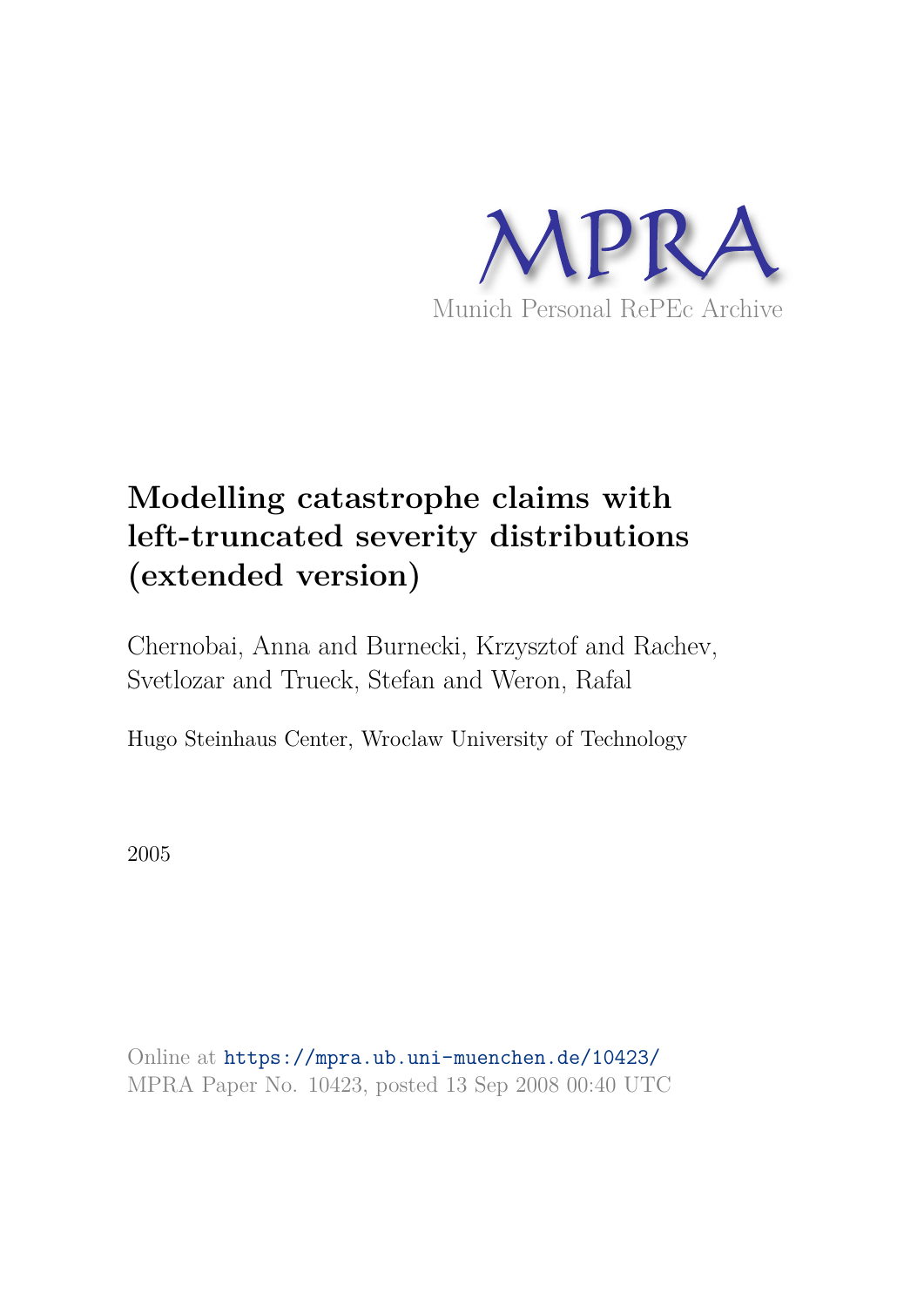

**Research Report HSC/05/1** 

# **Modelling catastrophe claims with left-truncated severity distributions (***extended version***)**

## *Anna Chernobai<sup>1</sup> , Krzysztof Burnecki<sup>2</sup> , Svetlozar Rachev1,3, Stefan Trück<sup>3</sup> , Rafał Weron<sup>2</sup>*

 $1$  University of California Santa Barbara, CA 93106, USA

 $2$  Hugo Steinhaus Center for Stochastic Methods, Institute of Mathematics and Computer Science, Wrocław University of Technology, 50-370 Wrocław, Poland

<sup>3</sup> Institut für Statistik und Mathematische Wirtschaftstheorie, Universität Karlsruhe, D-76128 Karlsruhe, Germany

**Abstract:** In this paper, we present a procedure for consistent estimation of the severity and frequency distributions based on incomplete insurance data and demonstrate that ignoring the thresholds leads to a serious underestimation of the ruin probabilities. The event frequency is modelled with a non-homogeneous Poisson process with a sinusoidal intensity rate function. The choice of an adequate loss distribution is conducted via the in-sample goodness-of-fit procedures and forecasting, using classical and robust methodologies.

**Mailing address:** The Hugo Steinhaus Center Wrocław University of Technology Wybrzeże Wyspiańskiego 27 50-370 Wrocław, Poland



(+48-71) 320-3530

(+48-71) 320-2654

hugo@im.pwr.wroc.pl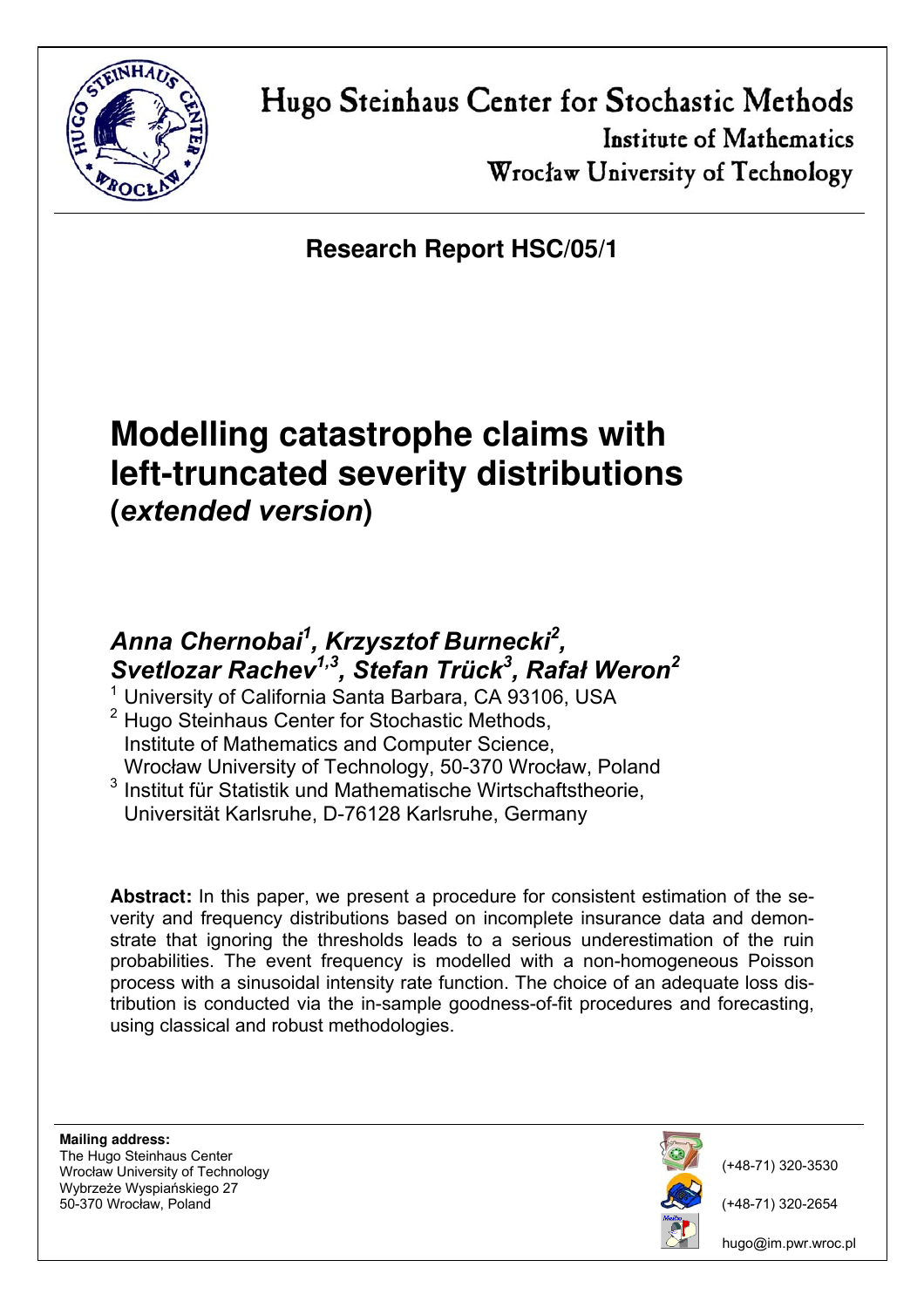## Modelling catastrophe claims with left-truncated severity distributions<sup>1</sup>

Anna Chernobai<sup>1</sup>, Krzysztof Burnecki<sup>2</sup>, Svetlozar Rachev<sup>1,3</sup>, Stefan Trück<sup>3</sup> and Rafal Weron<sup>2</sup>

<sup>1</sup>University of California Santa Barbara, CA 93106, USA <sup>2</sup> Hugo Steinhaus Center for Stochastic Methods, Institute of Mathematics, Wrocław University of Technology, 50-370 Wrocław, Poland  $3$ Institut für Statistik und Mathematische Wirtschaftstheorie,

Universität Karlsruhe, D-76128 Karlsruhe, Germany

#### Summary

In this paper, we present a procedure for consistent estimation of the severity and frequency distributions based on incomplete insurance data and demonstrate that ignoring the thresholds leads to a serious underestimation of the ruin probabilities. The event frequency is modelled with a non-homogeneous Poisson process with a sinusoidal intensity rate function. The choice of an adequate loss distribution is conducted via the in-sample goodness-of-fit procedures and forecasting, using classical and robust methodologies.

Keywords: Natural Catastrophe, Property Insurance, Loss Distribution, Truncated Data, Ruin Probability

<sup>1</sup>E-mail addresses: A.Chernobai: annac@pstat.ucsb.edu, K.Burnecki: Krzysztof.Burnecki@pwr.wroc.pl, S.Rachev: rachev@pstat.ucsb.edu, S.Trück: stefan.trueck@statistik.uni-karlsruhe.de and R.Weron: Rafal.Weron@pwr.wroc.pl.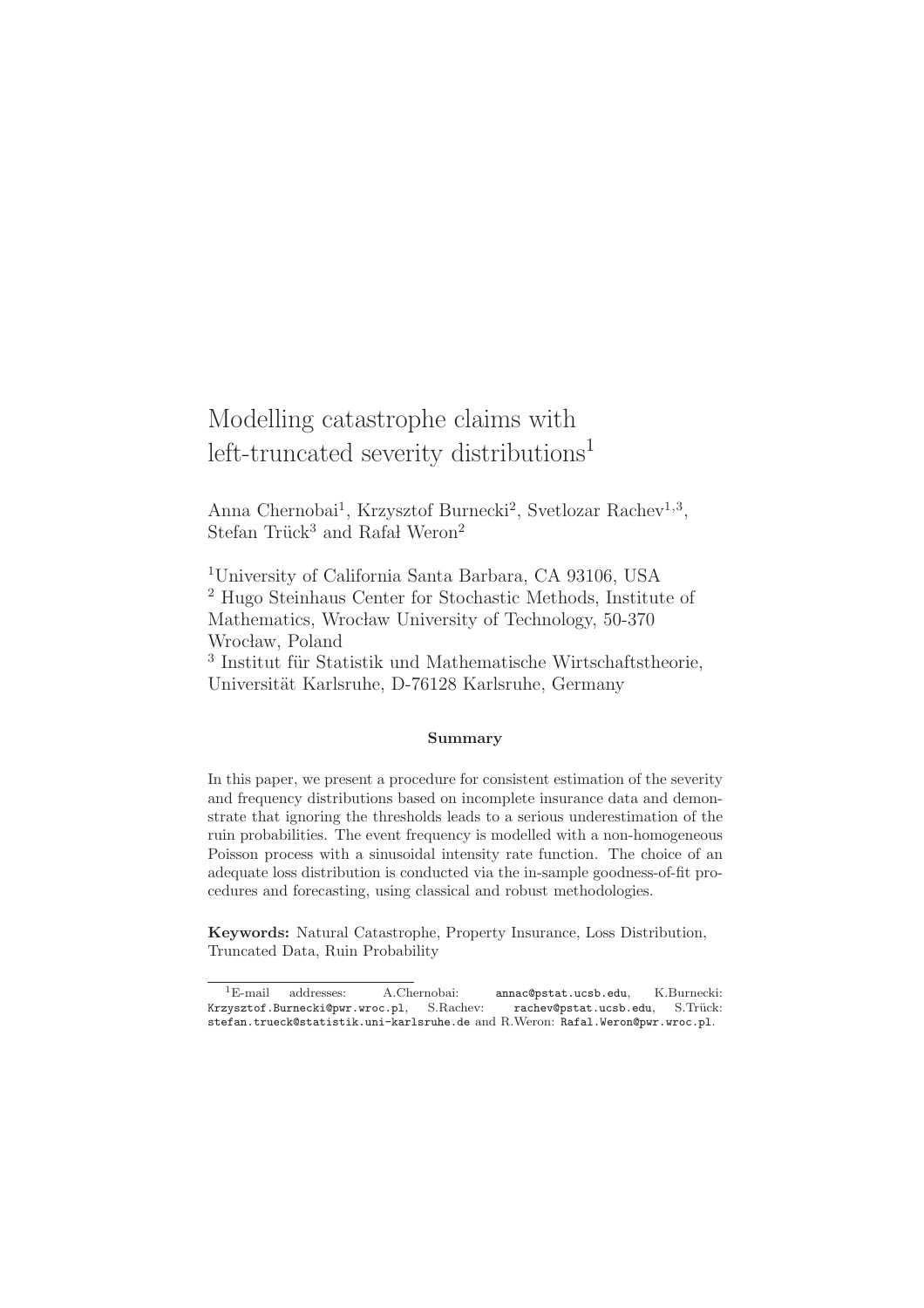## 1 Introduction

Due to increasingly severe catastrophes in the last five years the property insurance industry has paid out over \$125 billion in losses. In 2004 property insured losses resulting from natural catastrophes and man-made disasters, excluding the tragic tsunami of December 26, amounted to \$42 billion, of which 95% was caused by natural disasters and 5% by man-made incidents (SwissRe 2004). These huge billion dollar figures call for very accurate models of catastrophe losses. Even small discrepancies in model parameters can result in underestimation of risk leading to billion dollar losses of the reinsurer. Hence, sound statistical analysis of the catastrophe data is of uttermost importance.

In this paper we analyze losses resulting from natural catastrophic events in the United States. Estimates of such losses are provided by ISO's (Insurance Services Office Inc.) Property Claim Services (PCS). The PCS unit is the internationally recognized authority on insured property losses from catastrophes in the United States, Puerto Rico, and the U.S. Virgin Islands. PCS investigates reported disasters and determines the extent and type of damage, dates of occurrence, and geographic areas affected. It is the only insuranceindustry resource for compiling and reporting estimates of insured property losses resulting from catastrophes. For each catastrophe, the PCS loss estimate represents anticipated industrywide insurance payments for property lines of insurance covering: fixed property, building contents, time-element losses, vehicles, and inland marine (diverse goods and properties), see Burnecki et al. (2000).

In the property insurance industry the term "catastrophe" denotes a natural or man-made disaster that is unusually severe and that affects many insurers and policyholders. An event is designated a catastrophe when claims are expected to reach a certain dollar threshold. Initially the threshold was set to \$5 million. However, due to changing economic conditions, in 1997 ISO increased its dollar threshold to \$25 million. In what follows we examine the impact of the presence of left-truncation of the loss data on the resulting risk processes.

The correct estimation of the claims frequency and severity distributions is the key to determining an accurate ruin probability. A naive and possibly misleading approach for modelling the claim magnitudes would be to fit the unconditional distributions. Since the lower quantiles of the actual catastrophe data are truncated from the available data set, ignoring the (non-randomly) missing data would result in biased estimates of the parameters leading to over-stated mean and understated variance estimates, and under-estimated upper quantiles, in general. Furthermore, treating the available frequency data as complete, results in under-estimated intensity of the events (for example, in compound Poisson processes for aggregated in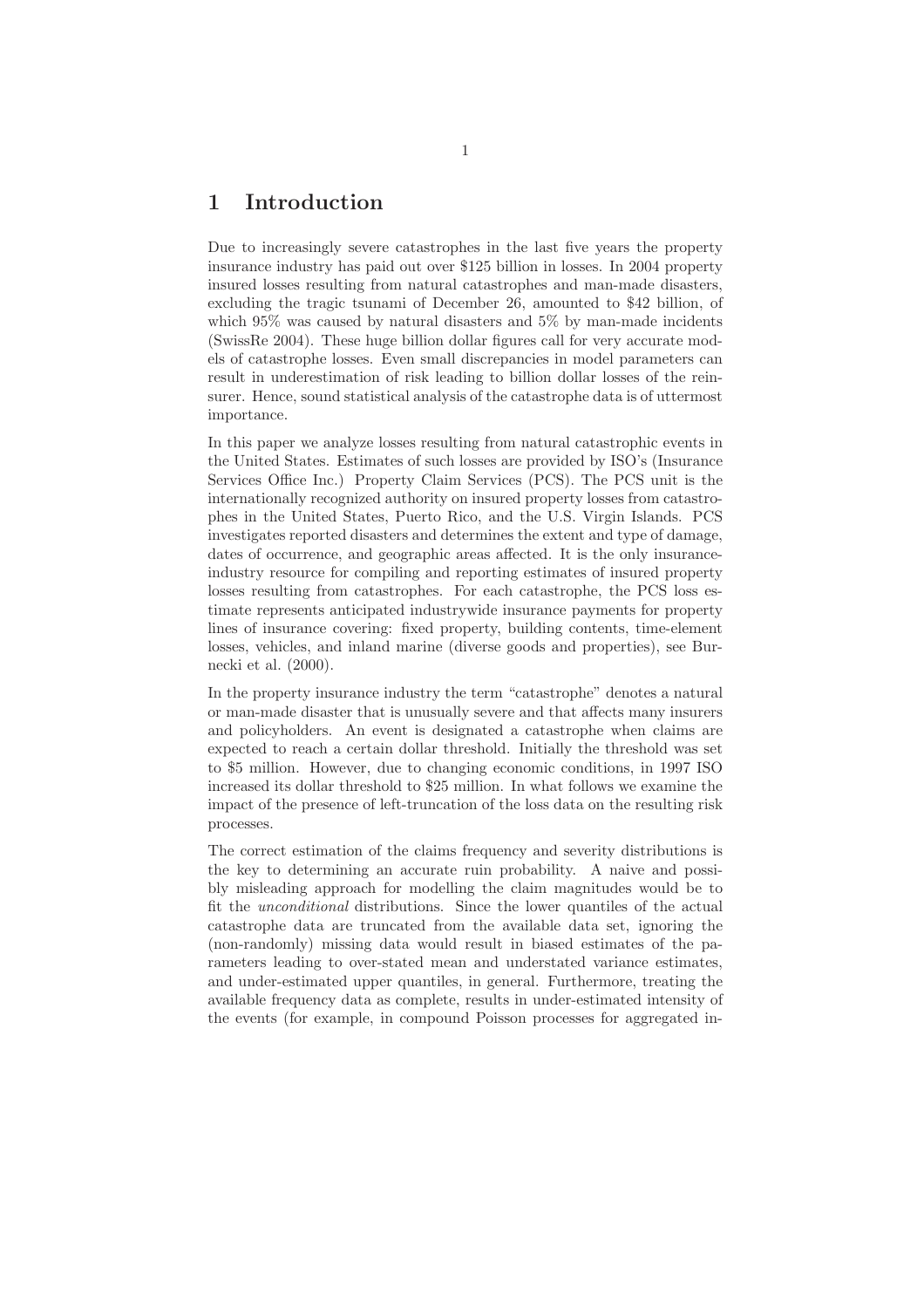surance claims). One serious implication of such data misspecification could be wrong (under-estimated) ruin probabilities for the compound risk process. The estimation technique for loss data truncated from below is also useful when dealing with excess-of-loss reinsurance coverage where the data generally exceeds some underlying retention, see Klugman et al. (1998) and Patrik (1981).

The paper is organized as follows. In Section 2 we give a brief overview of the insurance risk model and present a methodology of treating the loss data samples with non-randomly missing observations in which the number of missing data points is unknown. Necessary adjustments to the loss and frequency distributions are discussed. In Section 3 we examine the theoretical aspects of the effects of such adjustment procedures to the severity and frequency distributions from Section 2 on the ruin probabilities. In Section 4 we present an extensive empirical study for the 1990-1999 U.S. natural catastrophe data. In this section we model the incidence of events with a non-homogeneous Poisson process and consider various distributions to fit the claim amounts. We then conduct the goodness-of-fit tests – in-sample and out-of-sample, select most adequate models, and examine the effects of model misspecification on the ruin probabilities. Finally, an additional forecasting methodology based on the robust statistics is proposed. Section 5 concludes and states final remarks.

### 2 Catastrophe insurance claims model

#### 2.1 Problem description

A typical model for insurance risk, the so-called collective risk model, has two main components: one characterizing the frequency (or incidence) of events and another describing the severity (or size or amount) of gain or loss resulting from the occurrence of an event (Panjer & Willmot 1992). The stochastic nature of both the incidence and severity of claims are fundamental components of a realistic model. Hence, claims form the aggregate claim process

$$
S_t = \sum_{k=1}^{N_t} X_k,\tag{1}
$$

where the claim severities are described by the random sequence  $\{X_k\}$  and the number of claims in the interval  $(0,t]$  is modelled by a point process  $N_t$ , often called the claim arrival process. It is reasonable in many practical situations to consider the point process  $N_t$  to be a non-homogeneous Poisson process (NHPP) with a deterministic intensity function  $\lambda(t)$ . We make such an assumption in our paper.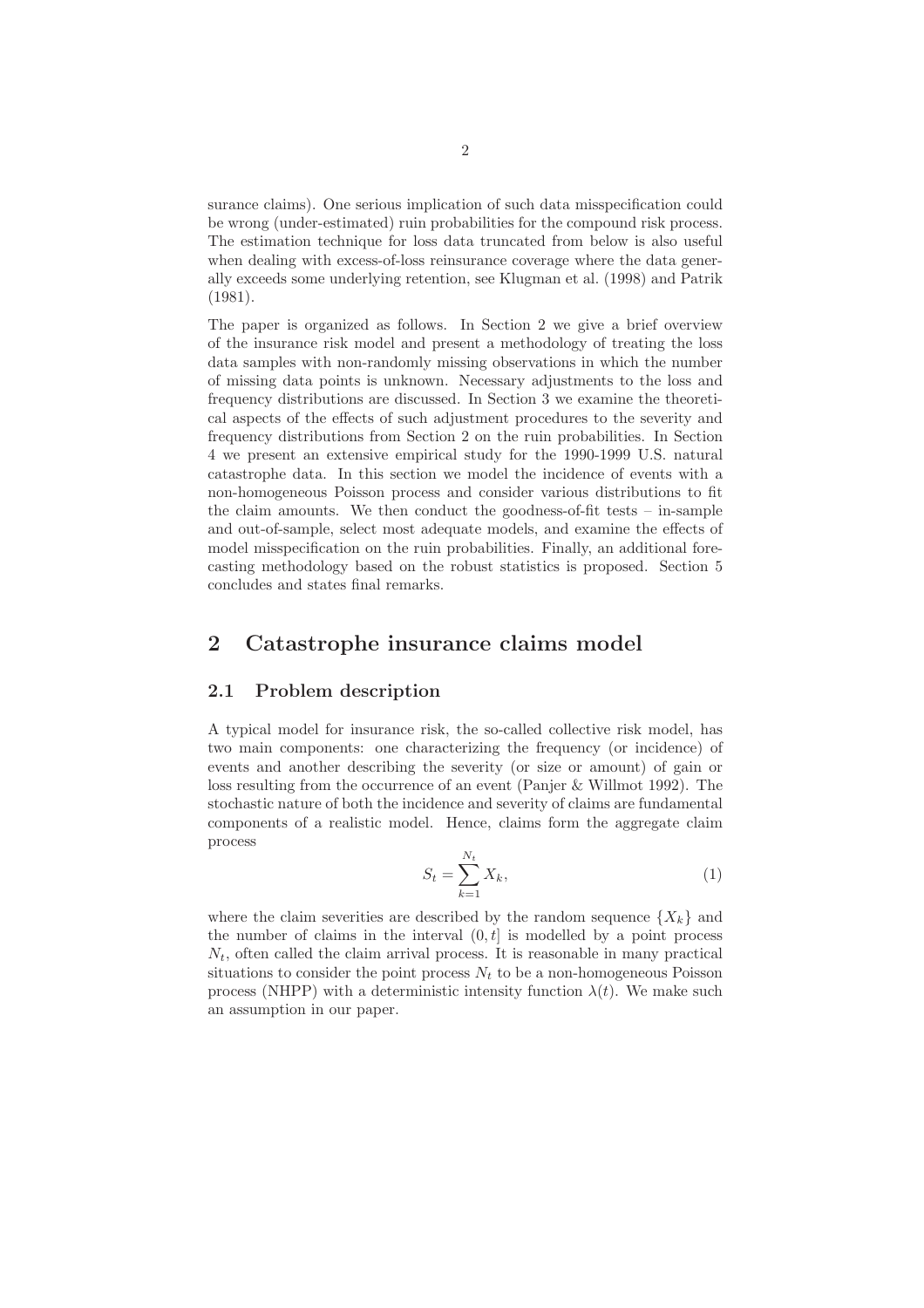The risk process  ${R_t}_{t>0}$  describing the capital of an insurance company is defined as:

$$
R_t = u + c(t) - S_t.
$$
\n<sup>(2)</sup>

The non-negative constant  $u$  stands for the initial capital of the insurance company. The company sells insurance policies and receives a premium according to  $c(t)$ . In the non-homogeneous case it is natural to set

$$
c(t) = (1+\theta)\mu \int_0^t \lambda(s)ds,
$$
\n(3)

where  $\mu = E(X_k)$  and  $\theta > 0$  is the relative safety loading which 'guarantees' survival of the insurance company.

In examining the nature of the risk associated with a portfolio of business, it is often of interest to assess how the portfolio may be expected to perform over an extended period of time. One approach concerns the use of ruin theory (Grandell 1991). Ruin theory is concerned with the excess of the income  $c(t)$ (with respect to a portfolio of business) over the outgo, or claims paid,  $S(t)$ . This quantity, referred to as insurer's surplus, varies in time. Specifically, ruin is said to occur if the insurer's surplus reaches a specified lower bound, e.g. minus the initial capital. One measure of risk is the probability of such an event, clearly reflecting the volatility inherent in the business. In addition, it can serve as a useful tool in long range planning for the use of insurer's funds.

The ruin probability in finite time  $T$  is given by

$$
\psi(u,T) = P\left(\inf_{0 < t < T} \{R_t\} < 0\right). \tag{4}
$$

Most insurance managers will closely follow the development of the risk business and increase the premium if the risk business behaves badly. The planning horizon may be thought of as the sum of the following: the time until the risk business is found to behave "badly", the time until the management reacts and the time until a decision of a premium increase takes effect. Therefore, in non-life insurance, it is natural to regard  $T$  equal to four or five years as reasonable (Grandell 1991). We also note that the ruin probability in finite time can always be computed directly using Monte Carlo simulations. Naturally, the choice of the intensity function and the distribution of claim severities heavily affects the simulated values and, hence, the ruin probability.

We denote the distribution of claims by  $F_{\gamma}$  and its probability density function by  $f_{\gamma}$ . The loss distribution  $F_{\gamma}$  is assumed to belong to a parametric family of continuous probability distributions. Depending on the distribution,  $\gamma$  is a parameter vector or a scalar; for simplicity, we will refer to it as a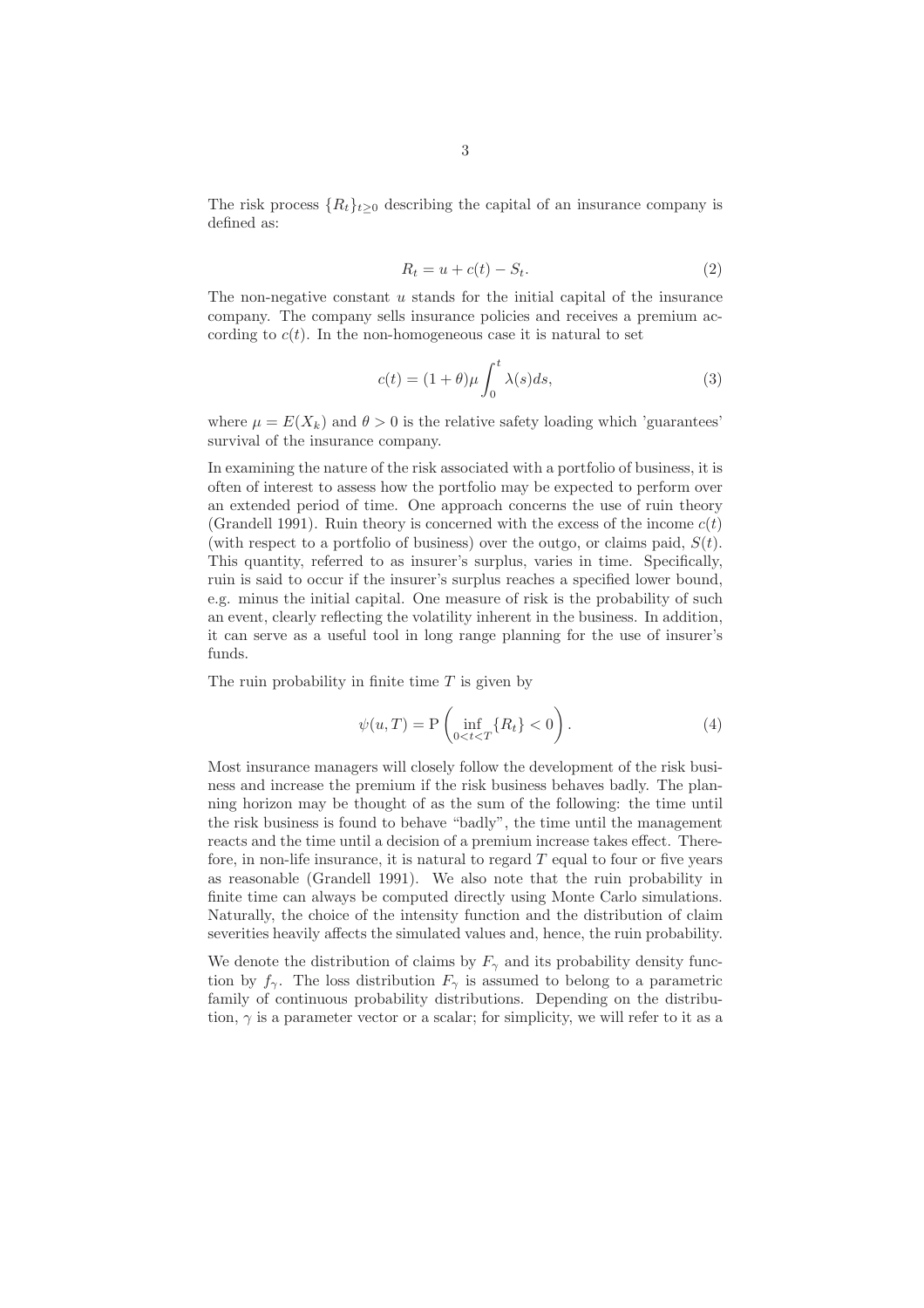parameter throughout the paper. We assume that the family of distributions is sufficiently well behaved so that the parameter  $\gamma$  can be estimated consistently by maximum likelihood. To avoid the possibility of negative losses we restrict the distribution to be concentrated on the positive half line. Independence between frequency and severity distributions is generally assumed (we assume it also in this paper). The process  $N_t$  uniquely governs the frequency of the loss events, and the distribution  $F_{\gamma}$  controls the loss severity.

Given a sample  $\mathbf{x} = (x_1, x_2, \ldots, x_n)$  containing all losses which have occurred during a time interval  $[T_1,T_2]$ , the task of estimating  $\gamma$  can be (but is not limited to) performed with the maximum likelihood estimation (MLE) principle:

$$
\hat{\gamma} = \hat{\gamma}_{MLE}(x) = \arg \max_{\gamma} \sum_{k=1}^{n} \log f_{\gamma}(x_i)
$$
\n(5)

and  $\lambda(t)$  can be estimated by fitting a deterministic function to the loss frequency process via, for example, a least squares procedure (see Section 4.2) Note that for a homogeneous Poisson process (HPP) we can apply the MLE and obtain  $\hat{\lambda} = \hat{\lambda}_{MLE}(x) = n/(T_2 - T_1)$ . In reality not all insurance losses over a certain time interval are recorded accurately. In the framework of catastrophic losses, the losses of magnitudes not exceeding \$5 million (until 1996) or \$25 million (since 1997) are not recorded in the databases.

The problem of catastrophe insurance claims data thus lies in the presence of non-randomly missing data on the left side of the loss distribution. The question addressed in the subsequent analysis is whether ignoring the missing data has a significant impact on the estimation of the intensity function  $\lambda(t)$  and the severity parameter  $\gamma$ , and hence the ruin probability estimates. From the statistical viewpoint, with non-randomly missing data, all estimates would be biased if the missing data is not accounted for. However in practical applications a possible rationale for ignoring the missing data would be as follows: since the major part of catastrophic insurance losses is in excess of the \$5 and even the \$25 million threshold, then losses below it can not have a significant impact on the ruin probabilities, that is largely determined by the upper quantiles of the loss distribution.

#### 2.2 Estimation of loss and frequency distributions

In this section we present a procedure for a consistent estimation of the claims size distribution. Given a time interval  $[T_1,T_2]$  – the sample window – the collected data which is available for estimating  $\lambda(t)$  and  $\gamma$ , is considered incomplete: there exists one non-negative pre-specified threshold  $H \geq 0$ , that defines a partition on  $\mathbb{R}_{\geq 0}$ : [0, H] and  $(H, \infty)$ . If a random outcome of the loss distribution belongs to  $[0, H]$  then it does not enter the data sample: neither the frequency nor the severity of losses not exceeding H are recorded (missing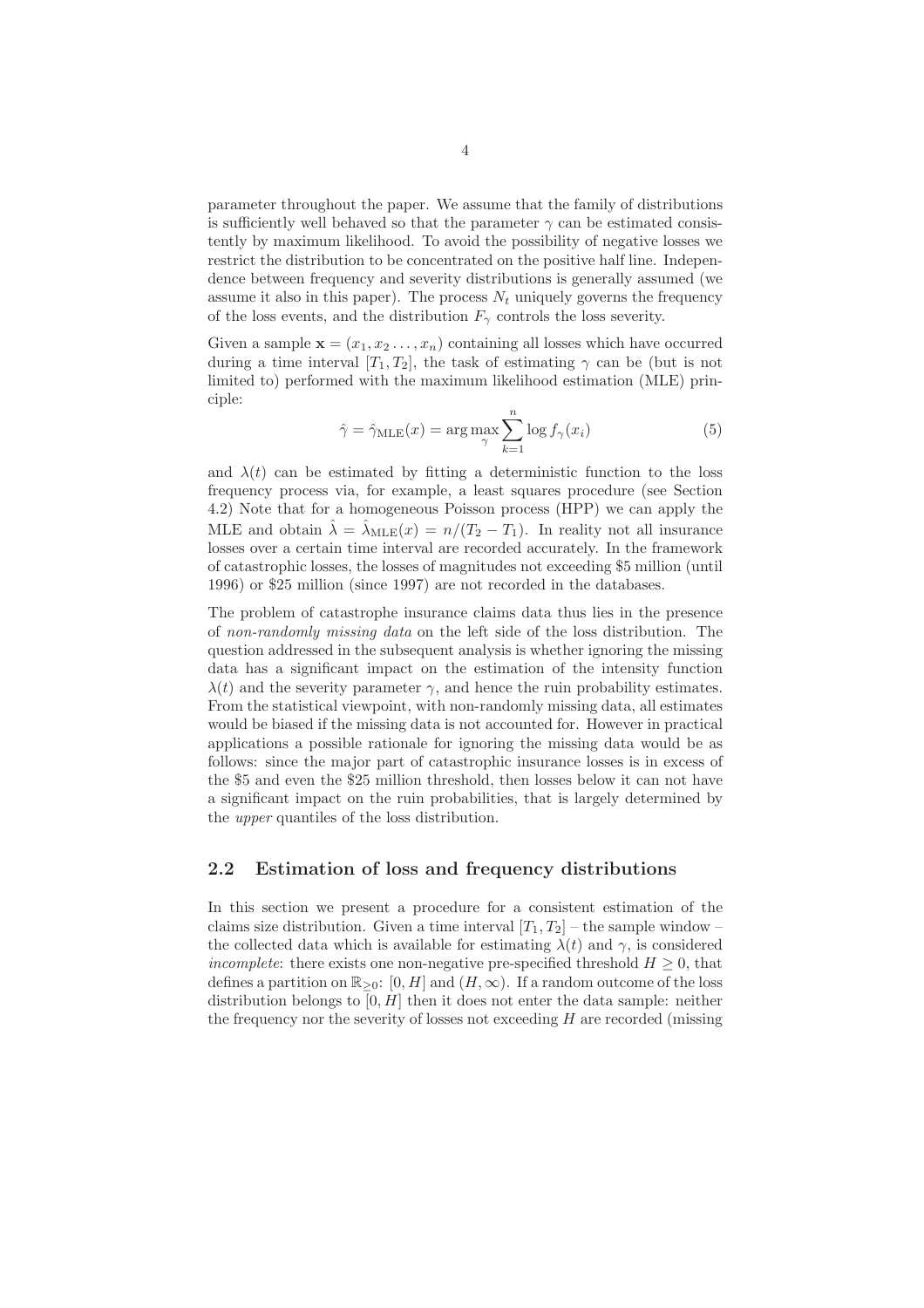data). Realizations in  $(H, \infty)$  are fully reported, i.e. both the frequency and the loss amounts are specified. Hence, we are dealing with truncated data.

Let the observed sample in  $[T_1, T_2]$  be of the form  $\mathbf{x}^o = (x_1, x_2, \dots, x_n) \in$  $(H, \infty)$ , where *n* denotes the number of observations in  $(H, \infty)$  and  $x_1, x_2, \ldots$ ,  $x_n$  the values of the observations. The corresponding sample space is denoted as  $X$ . Given that the total number of observations in the complete sample is unknown, the *joint* density on  $\mathcal X$  (with respect to the product of counting and Lebesgue measures) which is consistent with the model specification in equation (1), can be given by the following expression<sup>1</sup>:

$$
g_{\lambda(\triangle T),\gamma}(\mathbf{x}^o) = \frac{1}{n!} \left( \int_{T_1}^{T_2} \lambda^o(t) dt \right)^n \exp\left\{-\int_{T_1}^{T_2} \lambda^o(t) dt \right\} \prod_{k=1}^n \frac{f_\gamma(x_k)}{1 - F_\gamma(H)}\tag{6}
$$

where  $F_{\gamma}(H)$  denotes the probability for a random realization to fall into the interval [0, H]. By representation (6), the Poisson process  $N^o_{\Delta T}$  that counts only the losses of magnitudes greater than  $H$  is interpreted as a thinning of the original (complete) process  $N_{\Delta T}^c$  governed by  $\lambda^c(t)$ , with a new intensity (rate) function  $\lambda^o(t) = (1 - F_\gamma(H))\lambda^c(t)$ . The time frame is  $\triangle T = T_2 - T_1$ . The superscripts " $o$ " and " $c$ " refer to "observed" (the incomplete data set), and "complete" or "conditional" (the complete data set), respectively. The maximization of the corresponding log-likelihood function of the compound process is done only with respect to  $\gamma$ :

$$
\widehat{\gamma}_{MLE}^c = \arg \max_{\gamma} \log \left( \prod_{k=1}^n \frac{f_\gamma(x_k)}{1 - F_\gamma(H)} \right), \tag{7}
$$

In this study, the estimation of the intensity function does not require MLE. It is obtained directly by fitting a deterministic function to the aggregated numbers of events per unit interval over the time frame of interest. The true intensity of the complete data set is obtained by  $\hat{\lambda}^c(t) = \hat{\lambda}^o(t)/(1 \widehat{F}_{\gamma^c}(H)$ . The unknown value  $F_{\gamma^c}(H)$  needs to be estimated from (7). Such an adjustment allows to 'add back' the fraction of the missing data. Certainly,  $F_{\gamma^c}(H)$  would vary for various distributions. The crucial assumption of such an amendment is that the underlying distribution of the loss magnitudes is indeed the true distribution.

In the cases where no closed-form expression for the MLE estimate of  $\gamma$  in expression (7) is available, as applies to most of the distributions considered in the empirical part of this paper, we have to solve for it numerically via direct numerical optimization. However, in the cases where a closed-form expression for both the unconditional MLE estimate of  $\gamma$  as well as the expectations  $E_{\gamma}(\log f_{\gamma}(\mathbf{x}^{\circ}))$  and  $E_{\gamma}(\log f_{\gamma}(\mathbf{x}^{\circ}))$  for given value of  $\gamma$  are available (e.g.

 $1$ Other model specifications, such as a renewal process or a Cox process are also possible, but not considered in this study.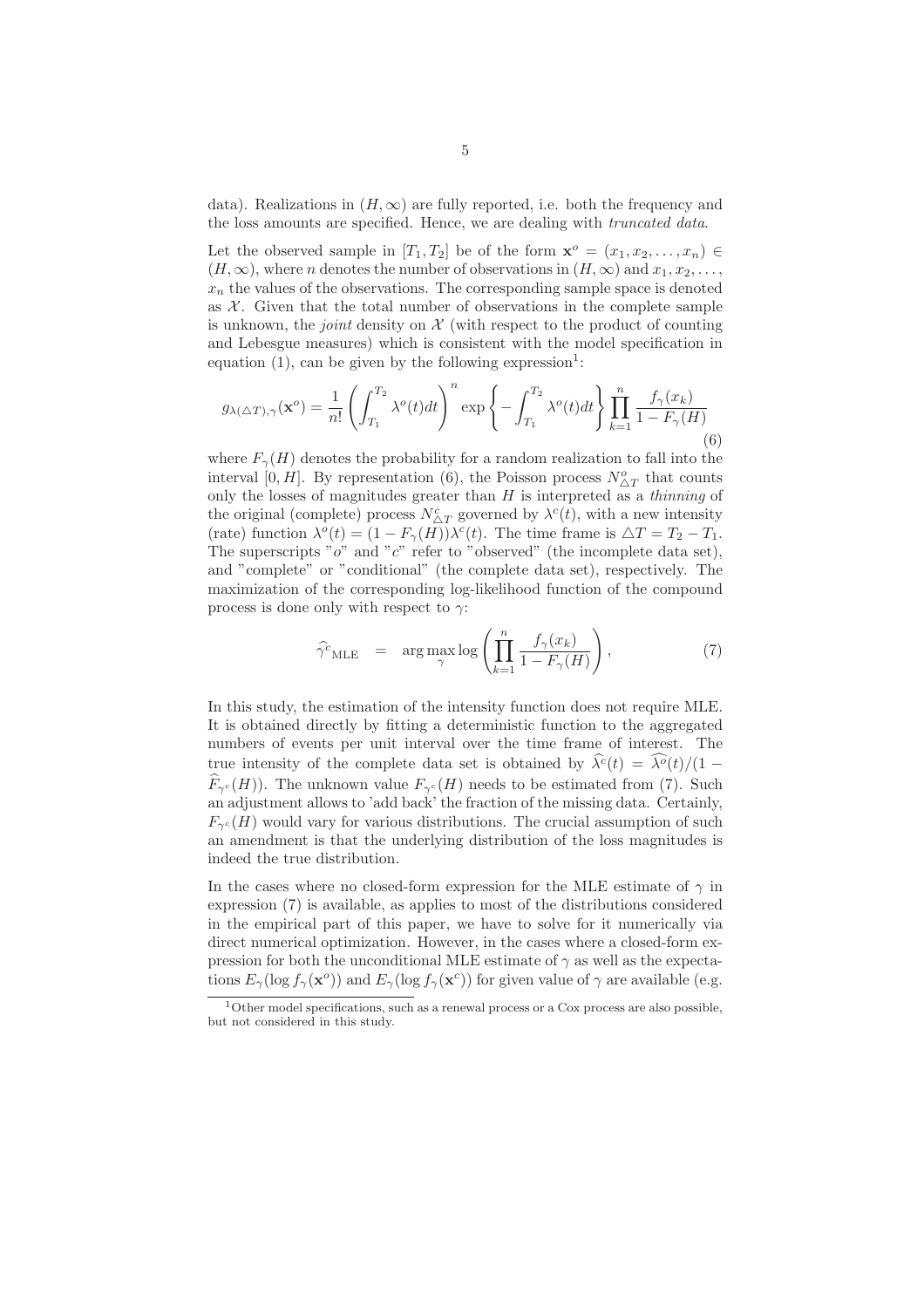for distributions such as Gaussian, Lognormal, Exponential, 1-parameter Pareto), it might be optimal to apply the Expectation-Maximization algorithm  $(EM$ -algorithm), see Dempster et al. (1977). The  $EM$ -algorithm is designed for maximum likelihood estimations with incomplete data. It has been also used in a variety of applications such as probability density mixture models, hidden Markov models, operational risk, cluster analysis, survival analysis, and image processing. References include Bee (2005), Bierbrauer et al. (2004), Chernobai et al. (2005a), Chernobai et al. (2005c), Figueiredo & Nowak (2003), McLachlan & Krishnan (1997), and Meng & van Dyk (1997), among many others. Surprisingly, for the distributions under study (Lognormal and Exponential) no advantage over direct integration in either speed or accuracy was observed. Hence, only the latter method was used for calibration throughout the paper.

## 3 Impact of density misspecification on the ruin probability

We examine two possible approaches insurance companies may undertake for the parameter estimation and subsequently the ruin probability determination.

- 1 The first, and correct, approach involves finding the estimates  $\hat{\lambda}^c(t)$ and  $\hat{\gamma}^c{}_{\text{MLE}}$  for the unknown function  $\lambda^c(t)$  and parameter  $\gamma^c$  with the direct numerical optimization (or the  $EM$ -algorithm) and determine the ruin probability. For simulations, losses can be drawn from the distribution with the complete-data estimated parameters, and use the complete-data frequency parameter.
- 2 An alternative, but naive approach would be to use the observed frequency estimate  $\widehat{\lambda}^o(t)$  and fit the unconditional distribution to the truncated data. Evidence from the literature indicates that this approach has been widely used in practice.

For reinsurance, when only large losses matter, a third approach could be relevant. It involves estimating the frequency function  $\lambda(t)$  by the observed frequency  $\lambda^o(t)$ , and estimating the complete-data conditional distribution. For the calculation of the ruin probabilities with the Monte Carlo method (which is most commonly used), losses above the threshold should be simulated from the conditional distribution, and the observed frequency should be used.

In our subsequent analysis and estimations of the ruin probabilities, we compare approaches 1 and 2. The second oversimplified and misspecified ap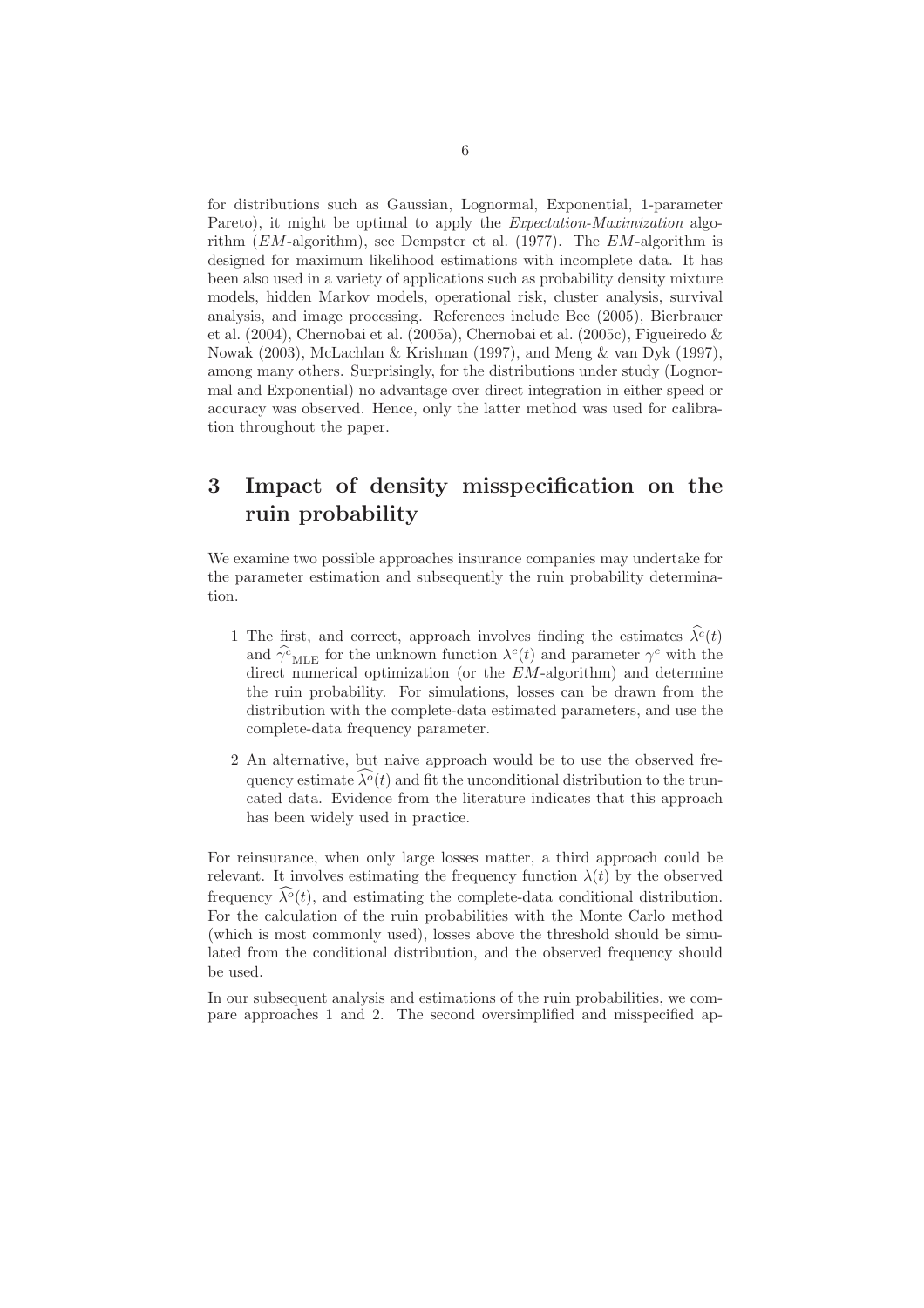proach will lead to biased estimates for the rate function  $\lambda(t)$  and the parameter  $\gamma$  of the loss distribution. The bias can be expressed analytically. For a Lognormal  $\mathcal{LN}(\mu, \sigma)$  loss distribution, for example, the bias is expressed as follows:

$$
E\lambda^o(t) = \lambda^c(t) \cdot (1 - F_{\gamma^c}(H)) = \lambda^c(t) + \text{bias}(\lambda^o(t))
$$
  
\n
$$
= \lambda^c(t) \cdot 1 - \Phi \frac{\log H - \mu^c}{\sigma^c},
$$
  
\n
$$
E\mu^o = E \frac{1}{n} \log X_k | X_k > H = \mu^c + \text{bias}(\mu^o)
$$
  
\n
$$
= \mu^c + \sigma^c \cdot \frac{\varphi \frac{\log H - \mu^c}{\sigma^c}}{1 - \Phi \frac{\log H - \mu^c}{\sigma^c}},
$$
  
\n
$$
E(\sigma^o)^2 = E \frac{1}{n} \log^2 X_k - (\mu^o)^2 | X_k > H
$$
  
\n
$$
= (\sigma^c)^2 + \text{bias}((\sigma^o)^2)
$$
  
\n
$$
= (\sigma^c)^2 1 + \frac{\log H - \mu^c}{\sigma^c} \cdot \frac{\varphi \frac{\log H - \mu^c}{\sigma^c}}{1 - \Phi \frac{\log H - \mu^c}{\sigma^c}}
$$
  
\n
$$
= \frac{\varphi \frac{\log H - \mu^c}{\sigma^c}}{1 - \Phi \frac{\log H - \mu^c}{\sigma^c}},
$$

where  $\varphi$  and  $\Phi$  denote the density and d.f. of the standard Normal law and  $\mu^c$  and  $\sigma^c$  are the true (complete data) Lognormal parameters.

In the first expression above, the oversimplified approach leads to a misspecification bias: bias( $\widehat{\lambda}^o(t)$ ) that will be less than 0 always. Since the bias of the location parameter  $\widehat{\mu}^o$  is always positive, then the observed  $\widehat{\mu}^o$  is always overstated. For practical purposes, since  $\log H < \widehat{\mu}^c$  (the threshold level is relatively low), then the bias of the scale parameter is negative, and so the true  $(\sigma^c)^2$  is underestimated under the unconditional fit. The effect (increase or decrease) on the ruin probability would depend on the values of  $H, \hat{\mu}^c$  and  $(\widehat{\sigma^c})^2$ .

## 4 Empirical analysis of catastrophe data

We take for our study the PCS (Property Claim Services) data covering losses resulting from natural catastrophe events in USA that occurred between 1990 and 1999. The data were adjusted using the Consumer Price Index provided by the U.S. Department of Labor, see Burnecki et al. (2005). These events will be used for testing our estimation approaches. For the calibration and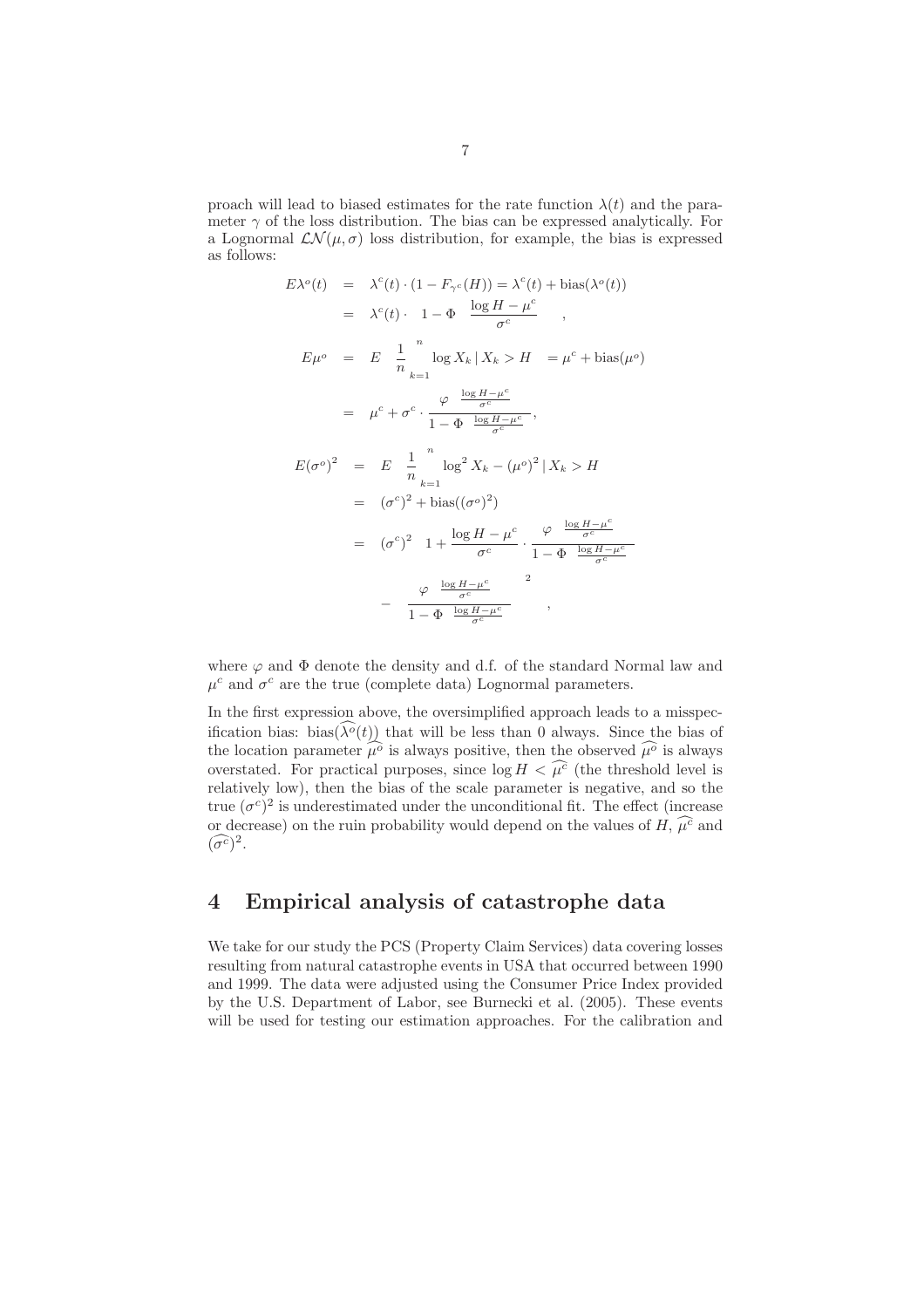in-sample validation we consider the following data set: All claim amounts exceeding \$25 million between 1990 and 1996. For the forecasting part of the paper we consider the losses over a three year period 1997-1999.

The goal of the subsequent empirical study is three-fold: we aim at  $1^0$  examining the effect of ignoring the threshold (missing data) on distributional parameters,  $2^0$  obtain the best model via the goodness-of-fit tests, and  $3^0$ examine the effect of the data misspecification (from part  $1<sup>0</sup>$ ) on ruin probability under the threshold \$25 million.

#### 4.1 Loss distributions

The following distributions for severity are considered in the study:

| Exponential $\mathcal{E}xp(\beta)$ |                                                                                   | $f_X(x) = \beta e^{-\beta x}$<br>$x \geq 0, \ \beta > 0$                                                                                                |
|------------------------------------|-----------------------------------------------------------------------------------|---------------------------------------------------------------------------------------------------------------------------------------------------------|
| Lognormal                          | $\mathcal{L}\mathcal{N}(\mu,\sigma)$                                              | $f_X(x) = \frac{1}{\sqrt{2\pi\sigma^2 x}} \exp \left(-\frac{(\log x - \mu)^2}{2\sigma^2}\right)$<br>$x > 0, \mu, \sigma > 0$                            |
| Gamma                              | $\mathcal{G}am(\alpha,\beta)$                                                     | $f_X(x) = \frac{\beta^{\alpha} x^{\alpha-1}}{\Gamma(\alpha)} \exp \{-\beta x\}$<br>$x \geq 0$ , $\alpha, \beta > 0$                                     |
| Weibull                            | $Weib(\beta, \tau)$                                                               | $f_X(x) = \tau \beta x^{\tau-1} \exp \{-\beta x^{\tau}\}\$<br>$x > 0, \beta, \tau > 0$                                                                  |
| Burr                               |                                                                                   | $Burr(\alpha, \beta, \tau)$ $f_X(x) = \tau \alpha \beta^{\alpha} x^{\tau-1} (\beta + x^{\tau})^{-(\alpha+1)}$<br>$x \geq 0$ , $\alpha, \beta, \tau > 0$ |
| Generalized<br>Pareto              | $GPD(\xi, \beta)$                                                                 | $f_X(x) = \beta^{-1} (1 + \xi x \beta^{-1})^{-(1 + \frac{1}{\xi})}$<br>$x \geq 0, \ \beta > 0$                                                          |
|                                    | $\log_{\alpha} \mathcal{S}$ table $\log \mathcal{S}_{\alpha}(\beta, \sigma, \mu)$ | no closed-form density<br>$\alpha \in (0,2), \ \beta \in [-1,1], \ \sigma, \mu > 0$                                                                     |

In Table 1 we demonstrate the change in the parameter values when the conditional (truncated) distribution is fitted instead of the unconditional. The location parameters are lower and the scale parameters are higher under the correct data specification. In addition, the shape parameter which is present in the relevant distributions is lower (except for log- $\alpha$ Stable) under the conditional fit, indicating a heavier tailed true distribution for the claim size data. The log-likelihood values (denoted as  $l$ ) are higher under the conditional fit, except for the Burr distribution for which parameter estimates appear highly sensitive to the initial values of the computation procedure.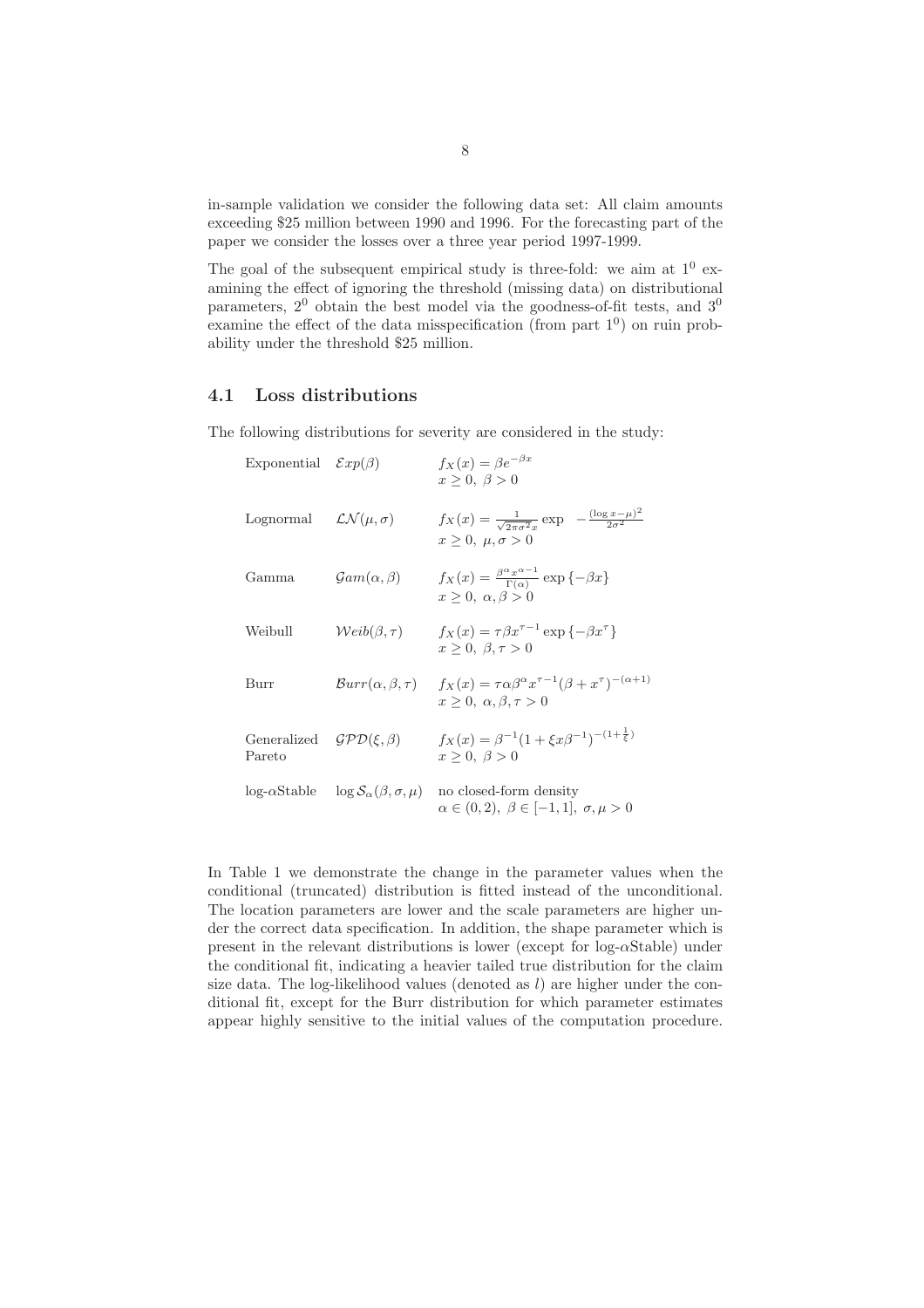|                    | $\gamma$ , $F(H)$ , l | Unconditional                     | Conditional            |
|--------------------|-----------------------|-----------------------------------|------------------------|
| Exponential        | β                     | $2.7912 \cdot 10^{-9}$            | $3.0006 \cdot 10^{-9}$ |
|                    | F(H)                  | 6.74%                             | 7.23%                  |
|                    | l                     | $-4594.7$                         | $-4579.2$              |
| Lognormal          | $\mu$                 | 18.5660                           | 17.3570                |
|                    | $\sigma$              | 1.1230                            | 1.7643                 |
|                    | F(H)                  | 8.63%                             | 42.75%                 |
|                    | l                     | $-4462.4$                         | $-4425.0$              |
| Gamma              | $\alpha$              | 0.5531                            | $2.155 \cdot 10^{-8}$  |
|                    | $\beta$               | $1.5437 \cdot 10^{-9}$            | $0.8215 \cdot 10^{-9}$ |
|                    | F(H)                  | 18.34%                            | $\approx$ 100%         |
|                    | l                     | $-4290.6$                         | $-4245.6$              |
| Weibull            | $\overline{\beta}$    | $2.\overline{8091 \cdot 10^{-6}}$ | 0.0187                 |
|                    | $\tau$                | 0.6663                            | 0.2656                 |
|                    | F(H)                  | 21.23%                            | 82.12%                 |
|                    | l                     | $-4525.3$                         | $-4427.1$              |
| Pareto (GPD)       | ξ                     | $-0.5300$                         | $-0.8090$              |
|                    | $\beta$               | $1.2533 \cdot 10^8$               | $0.5340 \cdot 10^8$    |
|                    | F(H)                  | 17.27%                            | 32.77%                 |
|                    | L                     | $-4479.2$                         | $-4423.0$              |
| Burr               | $\alpha$              | 0.1816                            | 0.1748                 |
|                    | β                     | $3.0419 \cdot 10^{35}$            | $1.4720 \cdot 10^{35}$ |
|                    | $\tau$                | 4.6867                            | 4.6732                 |
|                    | F(H)                  | 2.58%                             | 3.87%                  |
|                    | L                     | $-4432.3$                         | $-4434.3$              |
| $log-\alphaStable$ | $\alpha$              | 1.4265                            | 1.9165                 |
|                    | β                     | $\mathbf{1}$                      | $\mathbf{1}$           |
|                    | $\sigma$              | 0.5689                            | 0.9706                 |
|                    | $\mu$                 | 18.8584                           | 17.9733                |
|                    | F(H)                  | 0.005%                            | 23.27%                 |
|                    | I.                    | $-438.1$                          | $-360.6$               |

Table 1: Estimated parameters,  $F(H)$  and log-likelihood values of the fitted distribution to the PCS data. For log-αStable, l are based on log-data.

The estimated fraction of the missing data  $F(H)$  is larger under the conditional fit, as expected. This could be considered as evidence for the fact that conditional estimation accounts for true 'information loss' while the unconditional fit underestimates the fraction of missing data. We point out that the estimates of  $F(H)$  are explicitly dependent on the choice of the distribution (and certainly the threshold  $H$ ). Further, we find that for the light-tailed Exponential distribution the estimated fraction of data below threshold H is almost negligible while for more heavy-tailed distributions like Weibull or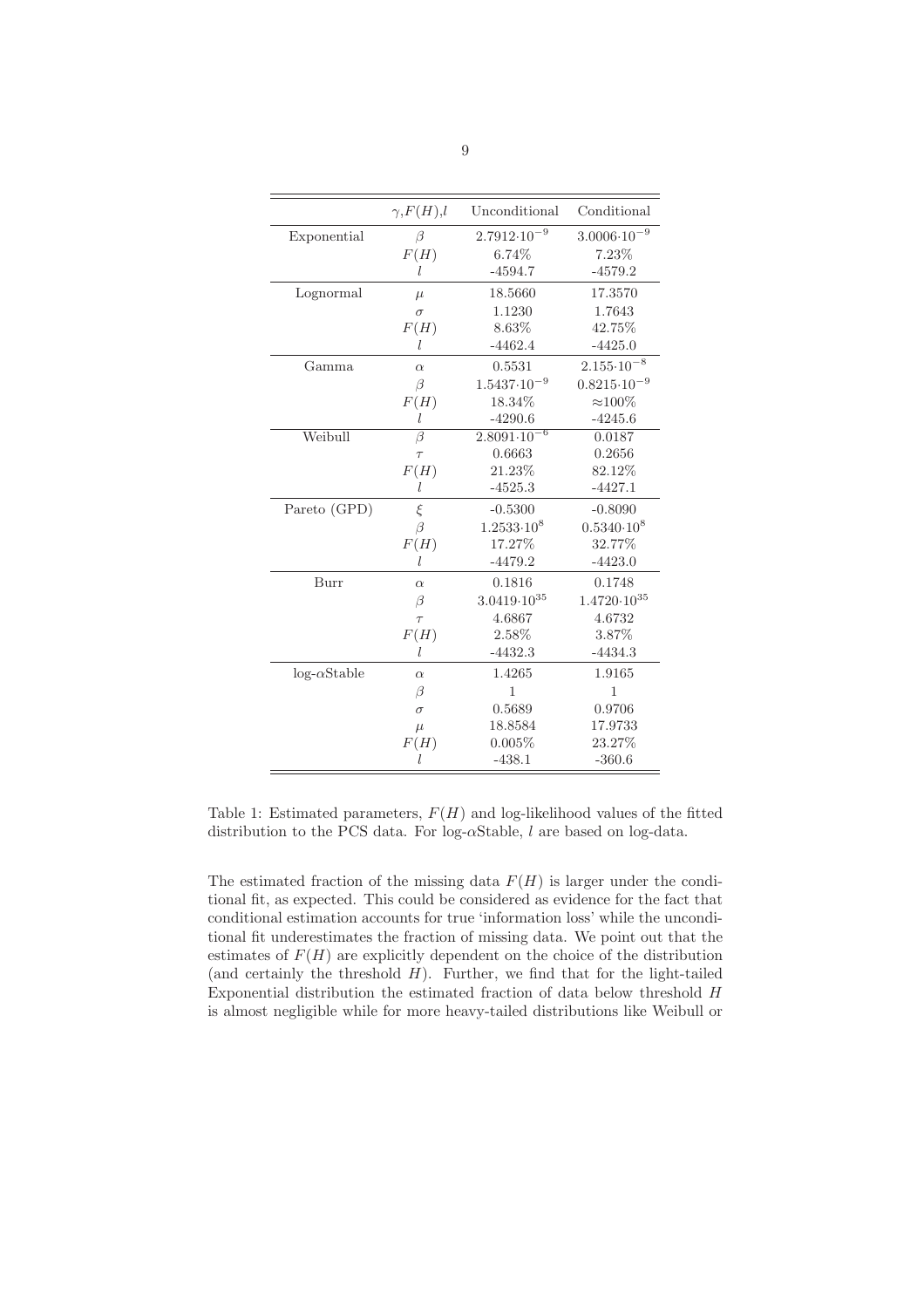

Figure 1: Left panel: The quarterly number of losses for the PCS data. Right panel: Periodogram of the PCS quarterly number of losses, 1990-1996. A distinct peak is visible at frequency  $\omega = 0.25$  implying a period of  $1/\omega = 4$ quarters, i.e. one year.

log-αStable the estimated fraction is significantly higher for the conditional case. The results are consistent with the findings in Chernobai et al. (2005c) with operational loss data.

For the purpose of our subsequent analysis, we decided to exclude the Gamma distribution for the following reasons. The Gamma distribution produced the true 'information loss' nearly equal to 100%, which means that if Gamma is the true distribution for the data, then nearly all data is considered missing, which is unfeasible. The true estimate of the intensity rate would blow up to infinity.

#### 4.2 Intensity function

We model the frequency of the losses with a NHPP, in which the intensity of the counting process varies with time. The time series of the quarterly number of losses does not exhibit any trends but an annual seasonality can be very well observed using the periodogram, see Figure 1. This suggests that calibrating a NHPP with a sinusoidal rate function would give a good model. Following Burnecki & Weron (2005) we estimate the parameters by fitting the cumulative intensity function, i.e. the mean value function  $E(N_t)$ , to the accumulated quarterly number of PCS losses. The least squares estimation is used to calibrate  $\lambda(t) = a + b \cdot 2\pi \cdot \sin\{2\pi(t-c)\}\$  yielding parameters a, b and c displayed in Table 2. This form of  $\lambda(t)$  gives a reasonably good fit measured by the mean square error  $MSE = 18.9100$ , and the mean absolute error  $MAE = 3.8385$ . It is notable, that if, instead, a homogeneous Poisson process (HPP) with a constant intensity was considered for the quarterly number of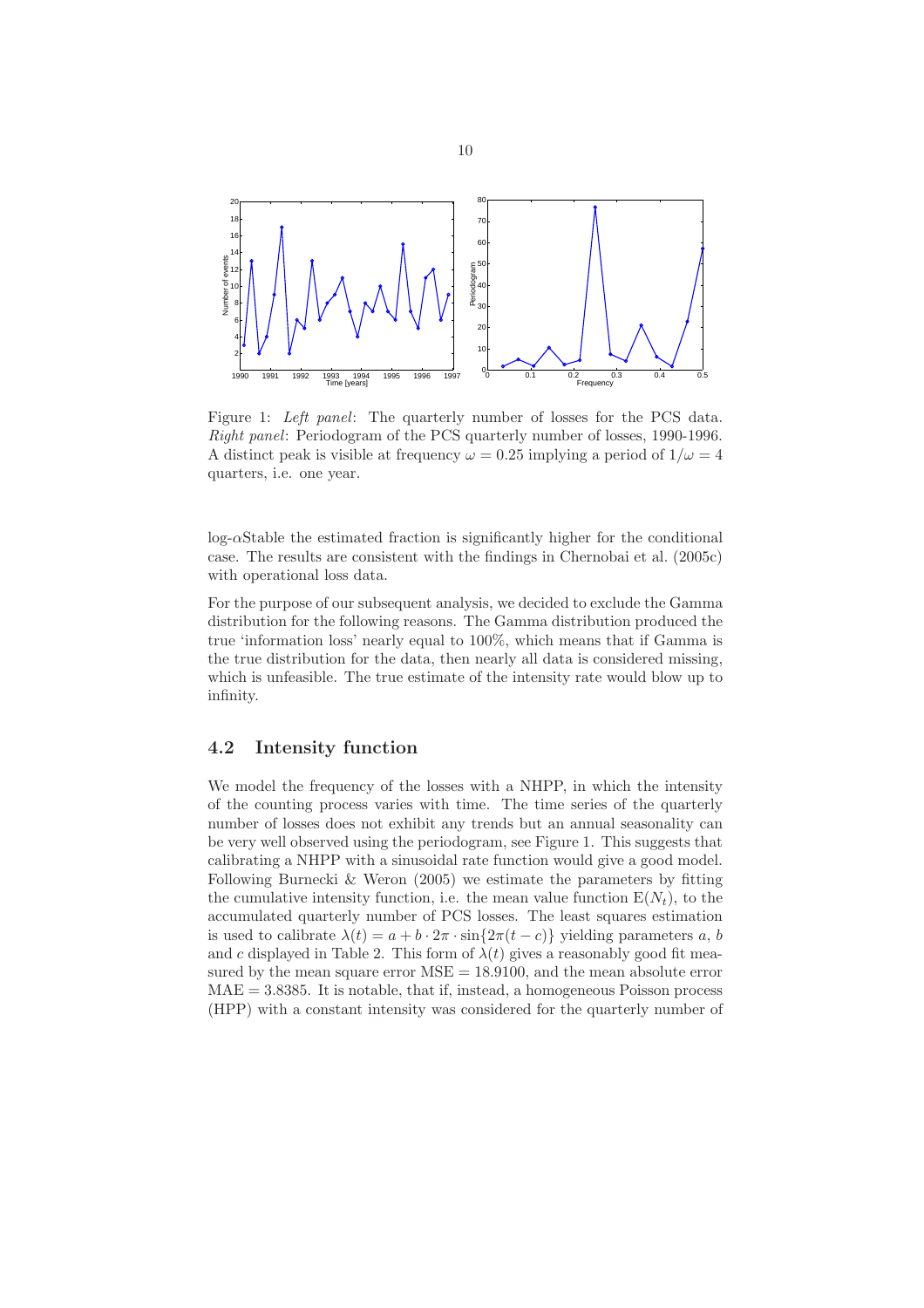losses, then the respective error estimates would yield  $MSE = 115.5730$  and  $MAE = 10.1308$ . The latter values are based on the Poisson parameter estimated to be  $\lambda = 33.0509$  for the data set, obtained by fitting the Exponential distribution to the respective inter-arrival times, in years. Alternatively, the mean annual number of losses, can be obtained by multiplying the quarterly number of points by four and averaging, yielding 31.7143. These result in  $MSE = 38.2479$  and  $MAE = 5.3878$ . In either case, significantly higher values for MSE and MAE under HPP, lead to the conclusion that NHPP with the intensity rate of a functional form described above, results in a reasonably superior calibration of the loss arrival processes.

| a       |        | $\mathfrak{c}$ | MSE     | MAE     |
|---------|--------|----------------|---------|---------|
| 30.8750 | 1.6840 | 0.3396         | 18.9100 | -3.8385 |

Table 2: Fitted sinusoidal function to the catastrophe loss frequency data.

To adjust for the missing data, we adjust the parameters  $a, b$  and  $c,$  according to the procedure described in Section 2.2. Using the estimates of the missing data,  $F(H)$ , from Table 1, straightforward calculations result in the conclusion that the true frequency of the loss events is highly underestimated.

#### 4.3 Backtesting

In this section of our empirical study we aim at determining which of the considered distributions is most appropriate to use for the catastrophe loss data. The ultimate choice of a model can be determined via backtesting. We conduct two types of test: in-sample and out-of-sample goodness-of-fit tests.

#### 4.3.1 In-Sample Goodness-of-Fit Tests

We test a composite hypothesis that the empirical d.f. belongs to an entire family of hypothesized truncated distributions. After necessary adjustments for the missing data, the hypotheses are summarized as:

$$
H_0: F_n(x) \in \widehat{F}(x)
$$
  
\n
$$
H_A: F_n(x) \notin \widehat{F}(x),
$$
\n(8)

where  $F_n(x)$  is the empirical d.f. and  $\widehat{F}(x)$  is the fitted d.f. estimated for this truncated sample as:

$$
\widehat{F}(x) = \begin{cases}\n\frac{F_{\gamma^c}(x) - F_{\gamma^c}(H)}{1 - F_{\gamma^c}(H)} & x > H \\
0 & x \le H,\n\end{cases}
$$
\n(9)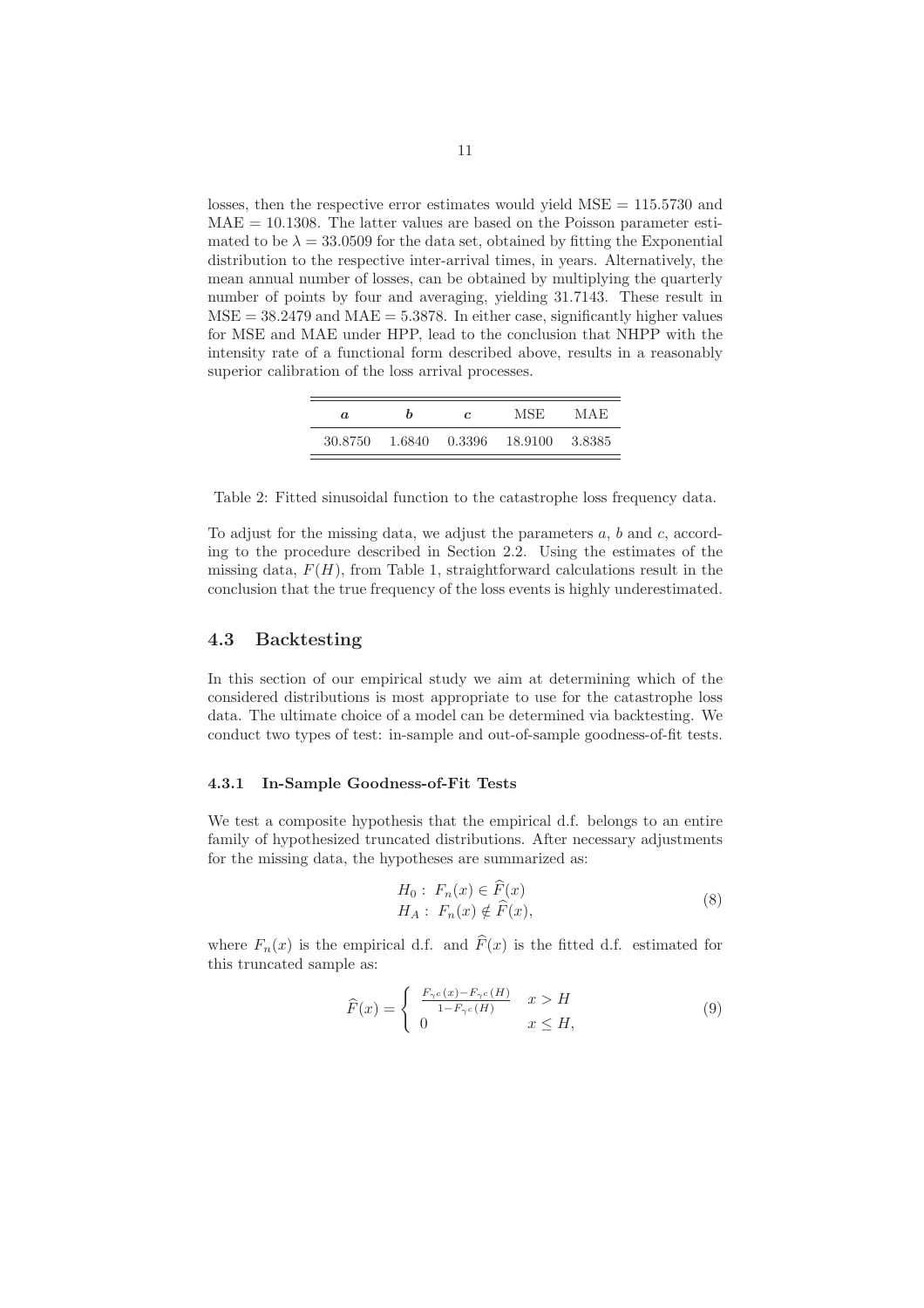We consider four kinds of statistics for the measure of the distance between the empirical and hypothesized d.f.: Kolmogorov-Smirnov  $(D)$ , Kuiper  $(V)$ , Anderson-Darling  $(A^2)$  and Cramér-von Mises  $(W^2)$ , computed as

$$
D = \max(D^+, D^-),\tag{10}
$$

$$
V = D^{+} + D^{-},
$$
\n(11)

$$
A^{2} = n \int_{-\infty}^{\infty} \frac{(F_n(x) - \widehat{F}(x))^{2}}{\widehat{F}(x)(1 - \widehat{F}(x))} d\widehat{F}(x), \qquad (12)
$$

$$
W^2 = n \int_{-\infty}^{\infty} (F_n(x) - \widehat{F}(x))^2 d\widehat{F}(x), \qquad (13)
$$

where  $D^+ = \sqrt{n} \sup_x \{ F_n(x) - \widehat{F}(x) \}$  and  $D^- = \sqrt{n} \sup_x \{ \widehat{F}(x) - F_n(x) \}.$ For numerical implementation of the above formulas consult e.g. Burnecki et al. (2005). Since the limiting distributions of the test statistics are not parameter-free, the p-values and the critical values were obtained from Monte Carlo simulations. For the truncated case, to account for the missing data the corresponding statistics were computed and the simulations were carried out according to the procedure described in Chernobai et al. (2005b). The results are presented in Table 3.

It is evident that under the data misspecification (unconditional fit), none of the considered distributions – except for Burr to some extent – appear to provide a good fit, as indicated by the near-zero  $p$ -values.<sup>2</sup> Note that the log- $\alpha$ Stable distribution's fit is poor under the unconditional fit, because, despite the high p-values, the observed test statistic values are very high compared to the rest of the distributions (except the Exponential under which the test statistic values are very high and the fit is poor).

With the truncated calibration, Burr and Pareto distributions show a very good fit around both the median and the tails as indicated by the low statistic values and high p-values. The fit of the light-tailed Exponential distribution is again poor, on the basis of which we exclude it from further analysis. The Weibull distribution provides moderately low values of the test statistics, however in terms of p-values the results are rather poor. As for  $log-\alpha$ Stable and Lognormal, relatively low observed statistic values and often high pvalues suggest an acceptable fit. In general, the data seems to follow a very heavy-tailed law.

Table 3 figures lead us to the conclusion that modelling claim sizes with unconditional loss distributions results in rejecting the null hypothesis of the

<sup>&</sup>lt;sup>2</sup>At this point, we decided to look at whether using the correct testing methodology for the truncated samples with wrong (unconditional) parameters would result in higher p-values, which would make them more comparable to those corresponding to the conditional fit. Computational analysis indicated that the p-values were left generally almost unchanged from the left half of Table 3, and the test statistic values have increased in most cases, confirming a generally unacceptable fit of wrongly specified loss distributions.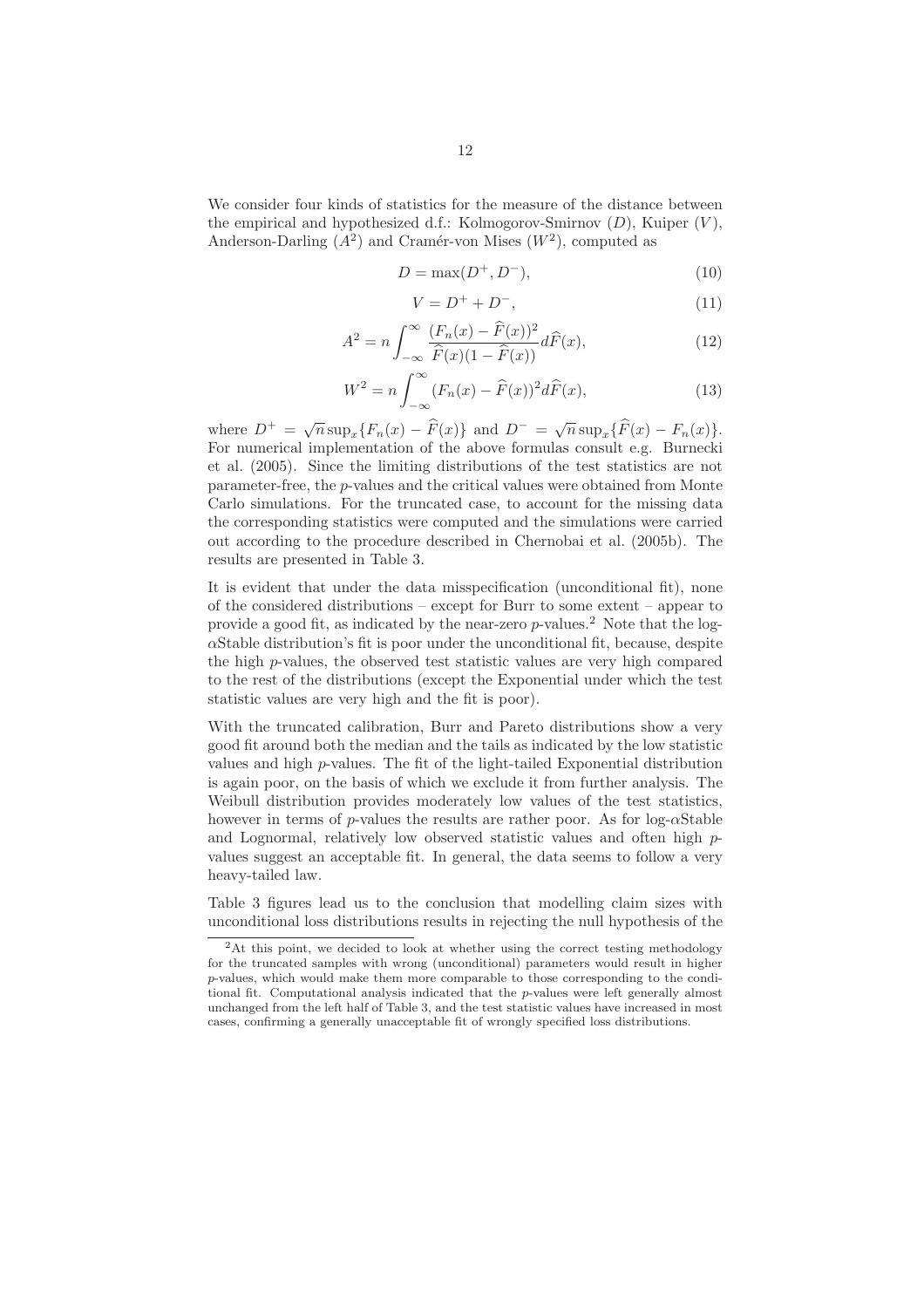| Unconditional  |          |           |          | Conditional        |          |          |          |
|----------------|----------|-----------|----------|--------------------|----------|----------|----------|
| $\overline{D}$ | V        | $A^2$     | $W^2$    | D                  | V        | $A^2$    | $W^2$    |
|                |          |           |          | $\mathcal{E}xp$    |          |          |          |
| 5.1234         | 6.1868   | 48.9659   | 10.1743  | 5.5543             | 5.9282   | 72.2643  | 13.1717  |
| [<0.005]       | [<0.005] | [<0.005]  | [<0.005] | [<0.005]           | [<0.005] | [<0.005] | [<0.005] |
|                |          |           |          | LN                 |          |          |          |
| 1.5564         | 2.9710   | 4.4646    | 0.7139   | 0.6854             | 1.1833   | 0.7044   | 0.0912   |
| [<0.005]       | [<0.005] | [<]0.005] | [<0.005] | [0.256]            | [0.315]  | [0.080]  | [0.133]  |
| Weib           |          |           |          |                    |          |          |          |
| 3.2755         | 5.5430   | 14.2197   | 2.3859   | 0.8180             | 1.5438   | 1.3975   | 0.1965   |
| [<0.005]       | [<0.005] | [<]0.005] | [<0.005] | [0.107]            | [0.053]  | [0.006]  | [0.008]  |
|                |          |           |          | $\mathcal{GPD}$    |          |          |          |
| 2.7084         | 3.9240   | 7.6731    | 1.1013   | 0.4841             | 0.8671   | 0.3528   | 0.0390   |
| [<0.005]       | [<0.005] | [<0.005]  | [<0.005] | [0.795]            | [0.847]  | [0.487]  | [0.666]  |
|                |          |           |          | Burr               |          |          |          |
| 0.8876         | 1.3149   | 0.8983    | 0.1469   | 0.4604             | 0.8668   | 0.2772   | 0.0342   |
| [0.054]        | [0.106]  | [0.014]   | [0.022]  | [0.822]            | [0.793]  | [0.560]  | [0.659]  |
|                |          |           |          | $\log \mathcal{S}$ |          |          |          |
| 4.9863         | 4.9953   | 94.6918   | 11.3252  | 0.8961             | 1.2111   | 0.8062   | 0.1535   |
| [0.596]        | [0.616]  | [0.483]   | [0.575]  | [0.456]            | [0.470]  | [0.484]  | [0.444]  |

Table 3: Results of the in-sample goodness-of-fit tests. p-values were obtained via 1,000 Monte Carlo simulations, and are given in the square brackets.

goodness of fit, for practically all considered distributions. On the basis of such conclusion, we agree that unconditional loss distributions should not be used for forecasting purposes, and only the conditional distributions should be used. Furthermore, poor fit of the truncated Exponential distribution leads us to exclude it from further consideration as a candidate for the claim size distribution. As the next step we examine and compare the forecasting power of the remaining considered truncated loss distributions.

#### 4.3.2 Out-of-Sample Goodness-of-Fit Tests

Examining how well or how badly various considered models predict the true future losses, is, we believe, the key to determining which of the loss distributions is the best to be used for practical purposes.

For our loss distribution estimations in Section 4.1 we used the data set from 1990 to 1996. We now analyze our models' predicting power regarding the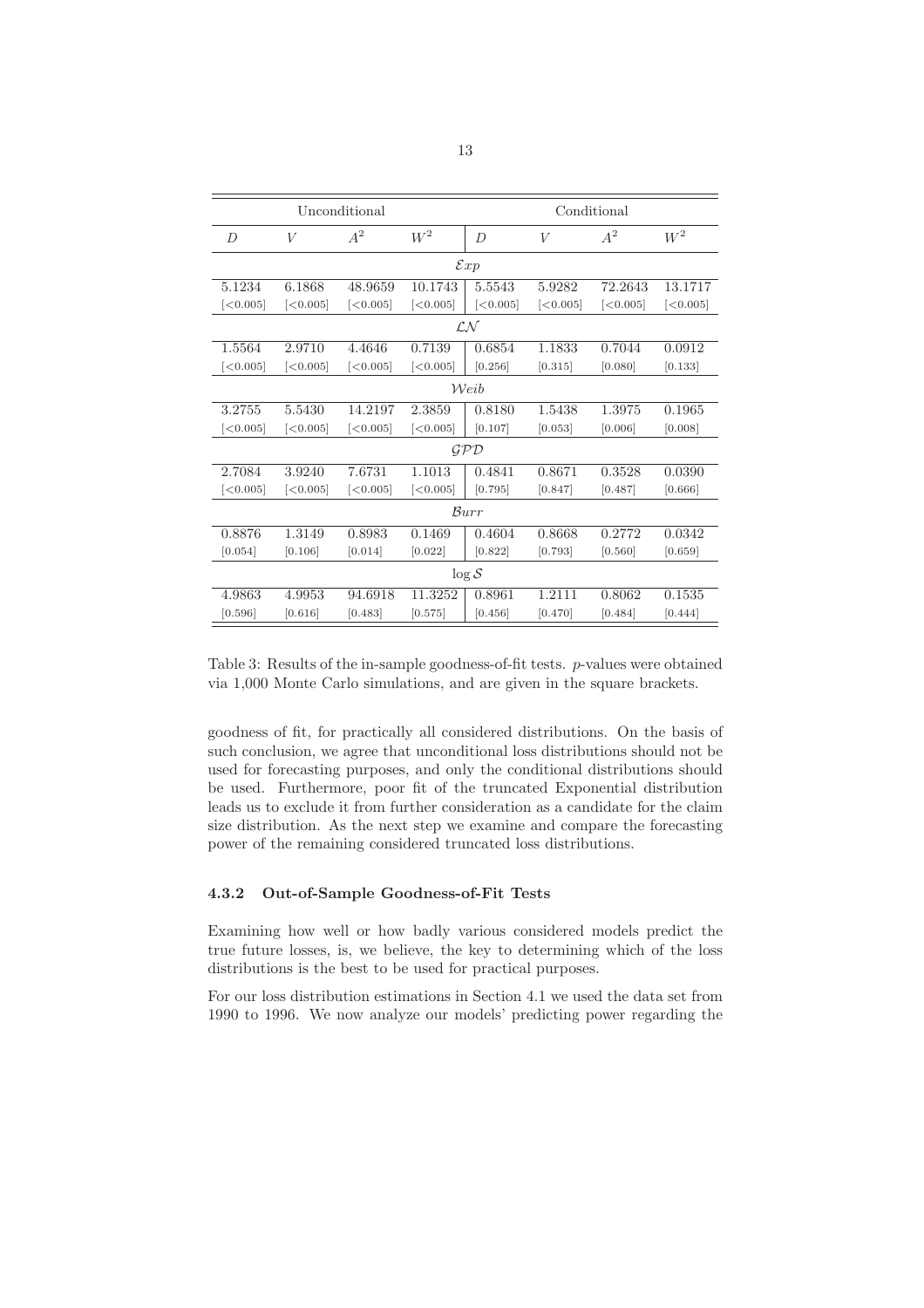

Figure 2: Left panel: The 25th, 50th and 75th quantiles for the PCS 1997- 1999 data. Right panel: Actual aggregated losses (bold) and 95% bootstrap confidence interval for realized PCS 1997-1999 loss data.

data between 1997 and 1999. For the out-of-sample backtesting, we assume that our model has a one-step ahead predicting power, with one step equal to one quarter. The window length of the sample used for calibration is taken to be six years. We start with the data from the first quarter of 1990 until the fourth quarter of 1996, in order to conduct the forecasting about the first quarter of 1997. First, we estimate the unknown parameters of truncated distributions. Next, to obtain the distribution of the quarterly aggregated losses we repeat the following a large number (10,000) of times: use the estimated parameters to simulate  $N$  losses exceeding the \$25 million threshold, where N is the actual number of losses in the quarter that we perform forecasting on, and aggregate them. At each forecasting step (twelve steps total) we shift the window by one quarter forward and repeat the above procedure. Note, that in this way we test the model for the severity distribution but not for the entire risk process or the intensity itself.

We break the analysis of the forecasting results into two main parts. First, we look at how good are the different model assumptions in predicting the distribution of accumulated losses around the center, or the main body, of the actual loss distribution. Then we examine how well they predict the true aggregated losses around the tails.

At each step, we estimate the 25th, 50th and 75th percentiles of the distribution of the sum of realized losses for the corresponding quarter. This is conducted using the non-parametric bootstrapping technique. Similarly, we determine the 95% confidence interval for the quarterly sum of losses. Next, we use the previous 24 quarters of data (six years) to estimate the parameters of the conditional distributions, for the five considered cases. Based on the parameter estimates, we determine the 25th, 50th and 75th percentiles,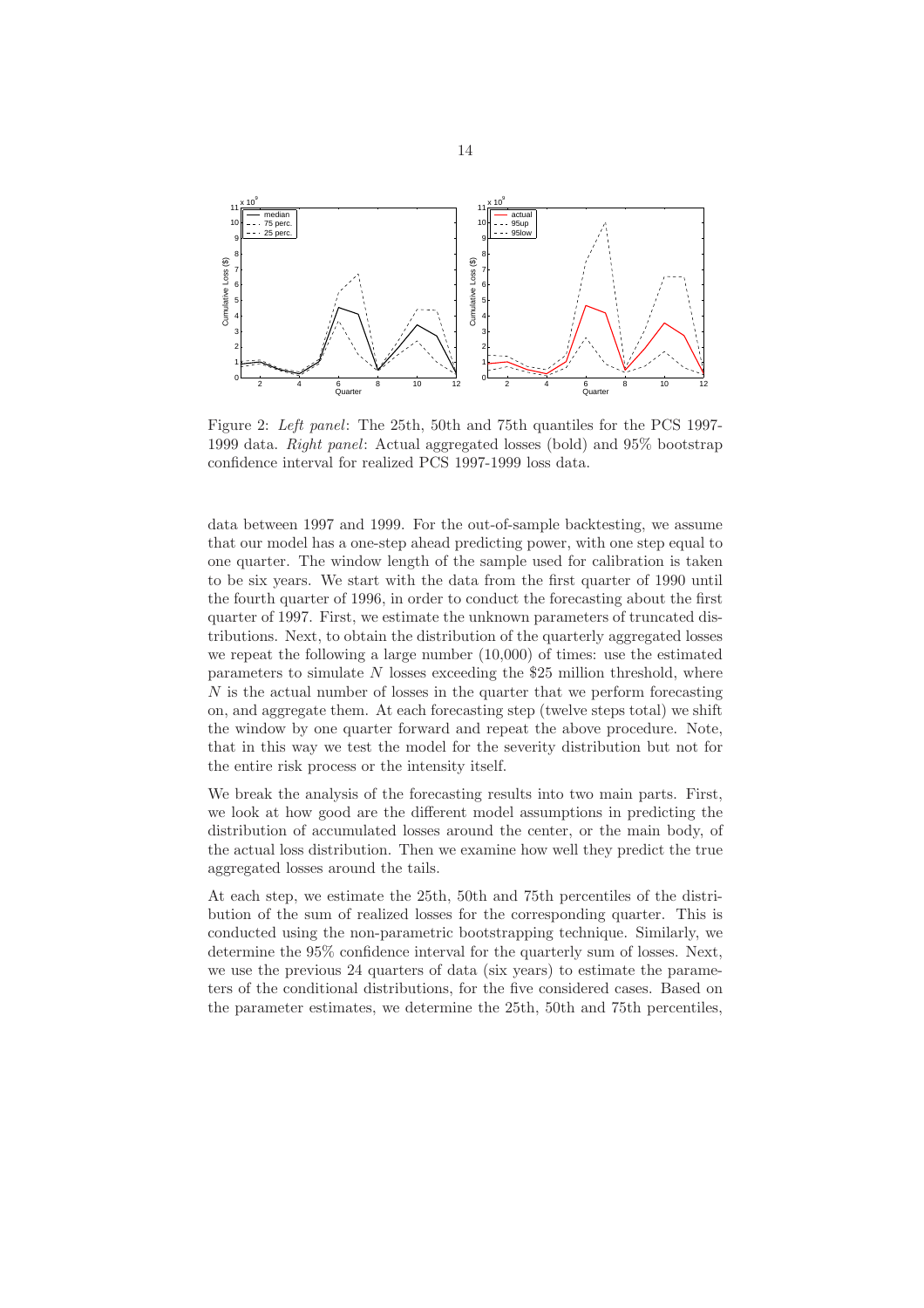

Figure 3: The 25th and 75th quantiles for conditional (dashed blue) forecasted cumulative losses and corresponding bootstrap quantiles for realized losses (solid red): Lognormal (top left), Weibull (top right), Generalized Pareto (mid left), Burr (mid right), and log- $\alpha$ Stable (bottom).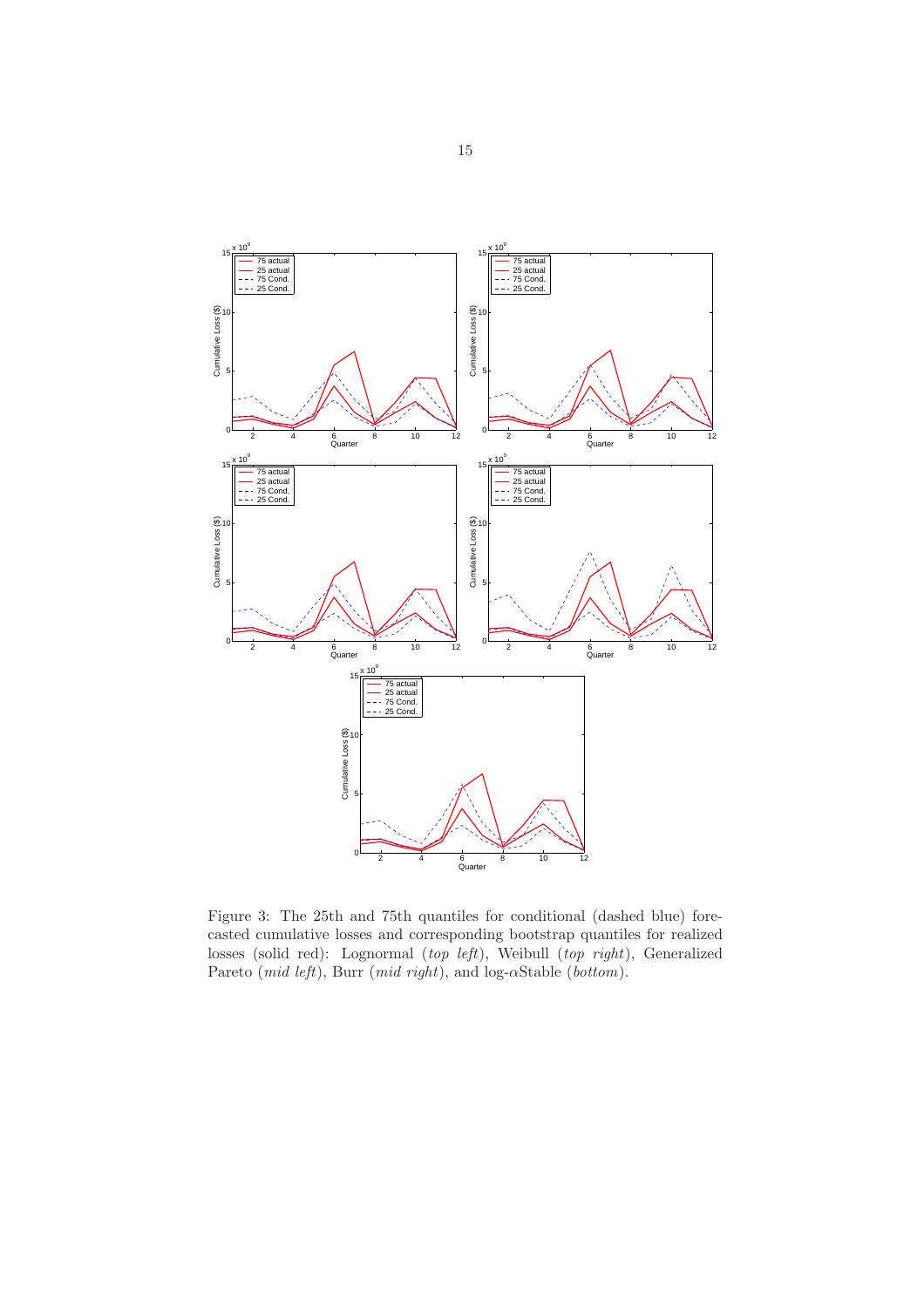

Figure 4: 95% confidence intervals for conditional (dashed blue) forecasted cumulative losses and corresponding 95% bootstrap confidence intervals for realized losses (solid red): Lognormal (top left), Weibull (top right), Generalized Pareto (mid left), Burr (mid right), and log- $\alpha$ Stable (bottom).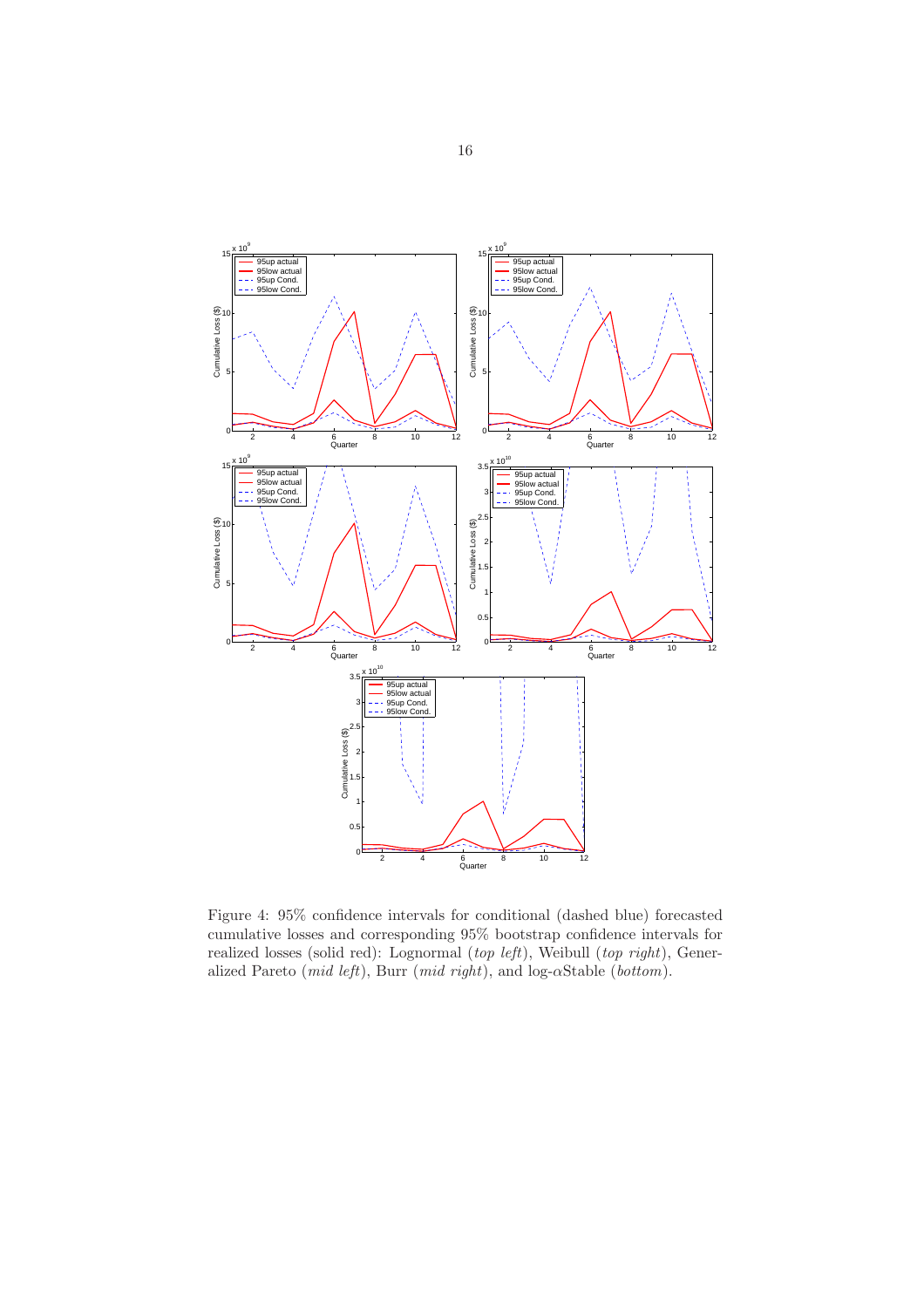and estimate the 95% confidence intervals (2.5th and 97.5th percentiles) for the quarterly cumulative losses, by simulating 10,000 samples (of losses that exceed the threshold of \$25 million) of the size equal to the number of realized losses in the forecasted quarter. We then compare the intervals with the bootstrapped intervals based on the actual data.

Figure 2 shows the accumulation of PCS losses above \$25 million around the center (left panel) and the tails (right panel) of their distribution, obtained via bootstrapping. Figure 3 demonstrates the 25th and 75th percentiles of the forecasted distributions, relative to the realized corresponding quantiles, obtained with the bootstrapping procedure. It is notable, that for 1997 (quarters 1-4) all models tend to overestimate the cumulative losses around the central part of the distribution, to various extents. For 1998 and 1999 (quarters 5-12) the situation changes as the empirical data seems to be more consistent with the whole sample. The Lognormal, Weibull, Pareto and Burr distributions appear to capture the spread of the central part reasonably well.

Figure 4 portrays the forecasting ability of the considered five models around the tails of the actual loss distribution. Again, in 1997, all considered models tend to overpredict the aggregated losses. As for the remaining part of the test period, Lognormal and Weibull assumptions generally result in quite accurate forecasted 95% confidence interval estimates. As for Pareto and Burr, the forecasted 95% confidence intervals' upper bounds are much higher than the true bootstrapped bounds. The effect is even more significant under the log- $\alpha$ Stable law. Hence, the ruin probabilities may be unnecessarily high under these assumptions. Overall, the figures indicate that Lognormal and Weibull assumptions possess a reasonably good predicting power.

We also use the 10,000 Monte Carlo generated samples to compute the MSE and MAE for the estimates of the sum of losses, with respect to the true realized losses of each quarter. We present the estimates of the average MSE and MAE over the 3-year forecasting time interval in Table 4. The results confirm our conclusions. In terms of the average MSE and MAE, the Lognormal, Weibull and Pareto distributional assumptions result in relatively accurate predictions regarding the aggregated losses one quarter ahead, for the considered three year period. In particular, the Weibull model is most optimal in terms of the MSE and the Lognormal model appears most optimal in terms of the MAE. The errors under the Burr and log- $\alpha$ Stable assumptions are considerably higher.

Summarizing, based on the in-sample goodness of fit tests, the observed test statistic values are the lowest for the GPD and Burr laws, indicating their superior in-sample fit. However, the forecasting analysis rather supports the use of the less heavy-tailed Lognormal and Weibull model, as is indicated by the smallest error estimates. Since Lognormal also provided an acceptable in-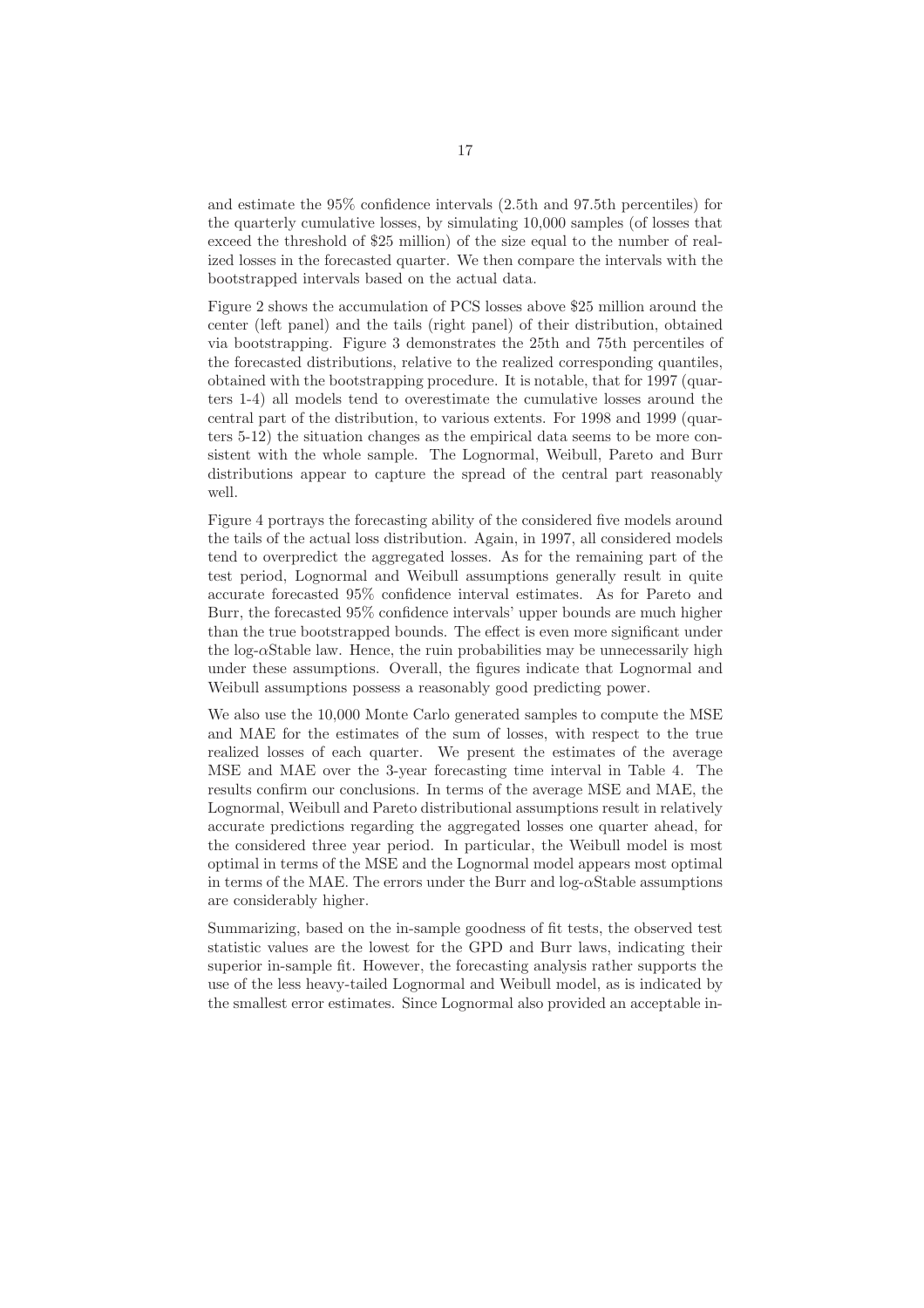|                    | <b>MSE</b>             | MAE                    |
|--------------------|------------------------|------------------------|
| Lognormal          | $6.8803 \cdot 10^{18}$ | $1.2969 \cdot 10^9$    |
| Weibull            | $5.7869 \cdot 10^{18}$ | $1.3745 \cdot 10^9$    |
| Pareto (GPD)       | $3.2915 \cdot 10^{20}$ | $1.9123 \cdot 10^9$    |
| Burr               | $1.2562 \cdot 10^{24}$ | $1.4986 \cdot 10^{10}$ |
| $log-\alphaStable$ | $1.8654 \cdot 10^{89}$ | $1.2468 \cdot 10^{42}$ |

Table 4: Estimates for the average MSE and MAE of forecasted aggregated losses above \$25 million, obtained via 10,000 Monte Carlo simulations.

sample fit it could be considered as the overall most appropriate distribution.

It is notable that, although Pareto, Burr and  $log-<sub>\alpha</sub>Stable distributions showed$ acceptable in-sample fit, they highly overpredict the actual losses in the forecasting three year period. This is due to the following: in the data sample used for calibration, there were few losses whose magnitude was of significantly higher order than the rest of the data. Such losses can be categorized as 'low frequency/ high severity' losses. The two largest losses and their magnitudes (after the inflation adjustment) were as follows:

- 1. Hurricane 'Andrew' that hit Florida and Louisiana on August 24-26, 1992; appr. \$18.5 billion losses;
- 2. Northridge earthquake that struck in California on January 17, 1994; appr. \$14.4 billion losses.

The latter loss entered all twelve shifted sample windows used for forecasting the quarterly losses, while the former entered the first seven. As a consequence very heavy-tailed distributions yielded good in-sample fits. However, since losses of a comparable magnitude were not present in the 1997-1999 sample, this resulted in an overestimation of the confidence intervals' upper bounds.

#### 4.4 Ruin Probability

We consider a hypothetical scenario where the insurance company insures losses resulting from catastrophic events in the United States. The company's initial capital is assumed to be  $u = $10$  billion and the relative safety loading used is  $\theta = 30\%$ . We choose different models of the risk process whose application is most justified by the statistical results described above. We decided to exclude both the Burr and the log- $\alpha$ Stable distributions as they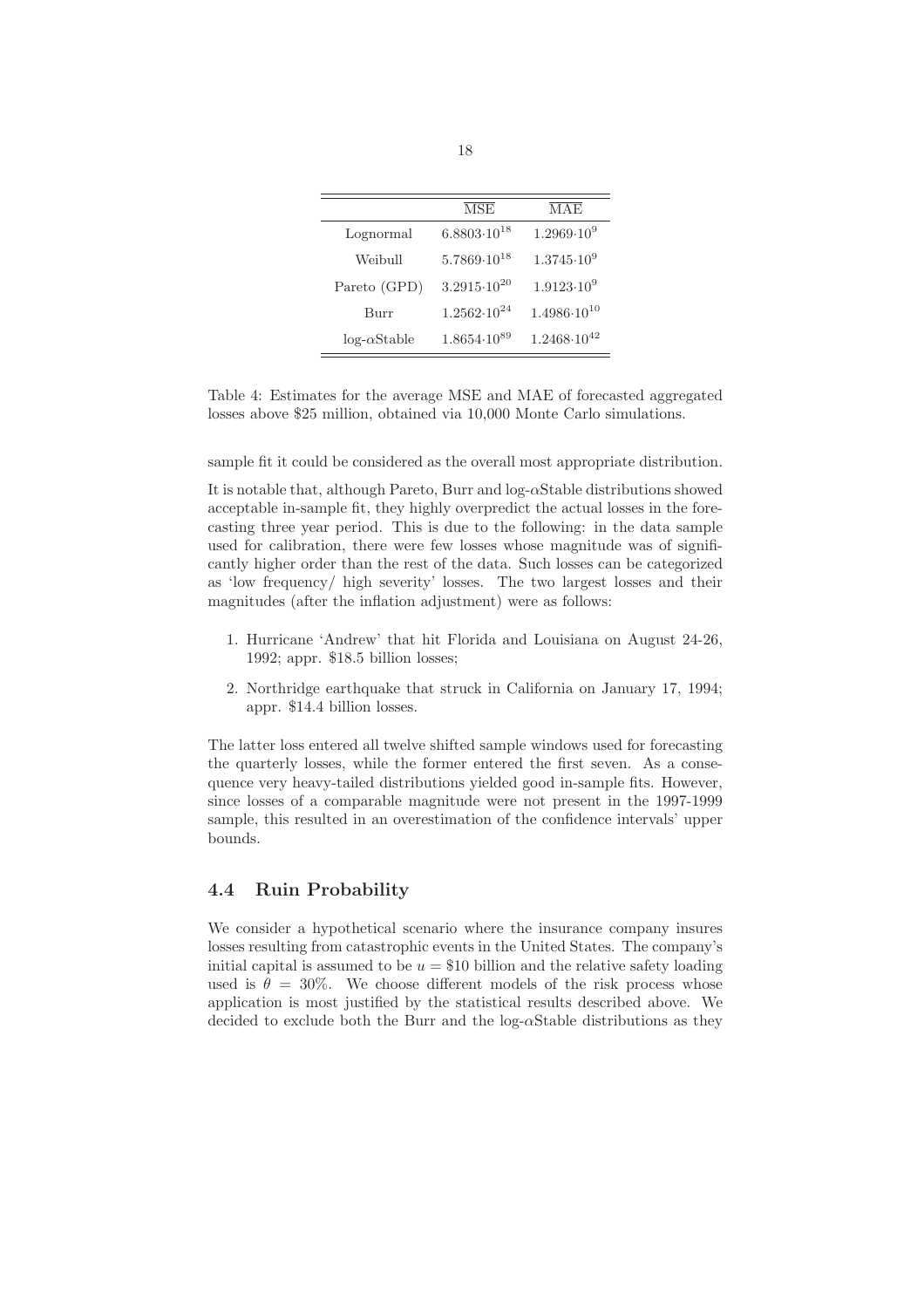|              | Unconditional | Conditional | Increase<br>$\left(\text{appr. }\#\text{ times}\right)$ |
|--------------|---------------|-------------|---------------------------------------------------------|
| Lognormal    | 0.00545       | 0.10443     | 19                                                      |
|              | [0.00122]     | [0.00197]   |                                                         |
| Weibull      | 0.00754       | 0.10785     | 14                                                      |
|              | [0.00799]     | [0.00317]   |                                                         |
| Pareto (GPD) | 0.07938       | 0.15997     | $\overline{2}$                                          |
|              | [0.00238]     | [0.00418]   |                                                         |

Table 5: 5-year ruin probability estimates and the degree of increase for  $u = $10$  billion and  $\theta = 30\%$ , based on  $10 \times 10,000$  Monte Carlo simulations. The standard errors are indicated in the square brackets.

|              | Unconditional | Conditional | Increase<br>(appr. $\#$ times) |
|--------------|---------------|-------------|--------------------------------|
| Lognormal    | 0.00669       | 0.13137     | 20                             |
|              | [0.00092]     | [0.00205]   |                                |
| Weibull      | 0.00874       | 0.13077     | 15                             |
|              | [0.00056]     | [0.00142]   |                                |
| Pareto (GPD) | 0.10376       | 0.20434     | 2                              |
|              | [0.00197]     | [0.00428]   |                                |

Table 6: 10-year ruin probability estimates and the degree of increase for  $u = $10$  billion and  $\theta = 30\%$ , based on  $10 \times 10,000$  Monte Carlo simulations. The standard errors are indicated in the square brackets.

produce an infinite first moment, making them inapplicable for the purpose of estimating the ruin probability (recall the premium formula (3)). This leaves us with three models: Lognormal, Weibull and GPD (Pareto).

In this paper, the ruin probability is approximated by means of Monte Carlo simulations. For the Monte Carlo method purposes we generated  $10\times10,000$ simulations. Estimates for the 5-year and 10-year ruin probabilities are demonstrated in Tables 5 and 6. We recall that the 'unconditional' case refers to the naive approach when neither the severity nor the frequency distributions were adjusted for the 'information loss' due to the missing data. 'Conditional' case refers to the correct data specification, in which truncated loss distributions were used and the frequency was adequately adjusted, leading to more accurate estimates of the finite-time ruin probabilities. The standard errors were computed from all  $10\times10,000$  simulations.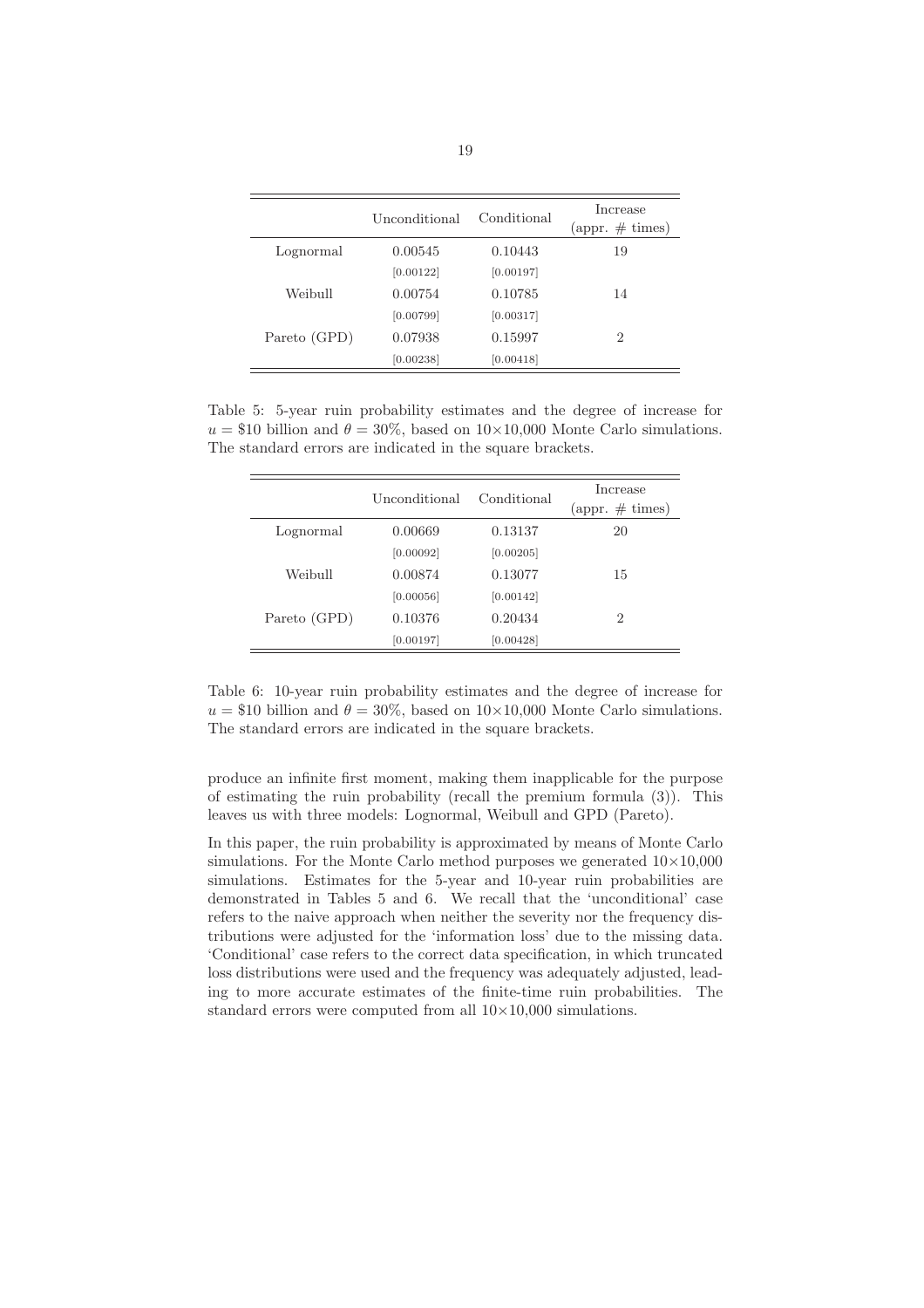Tables 5 and 6 demonstrate the effects on the ruin probability due to the data (mis)specification. Based on the results with the considered three distributions, the ruin probability tends to be significantly underestimated when the naive approach is used (i.e. when unconditional distribution is fitted to the loss magnitudes, and the frequency rate function estimates are left unadjusted) instead of the correct approach, in which both the frequency and severity account for the missing data.

#### 4.5 Robust Estimation Approach

We briefly discussed the reasons why in-sample goodness of fit tests favor heavy-tailed distributions (e.g. Pareto has high p-values and relatively low test statistic values), while more moderately heavy-tailed distributions such as Weibull or Lognormal have a better forecasting power as heavier-tailed distributions tend to overestimate the true losses. As was pointed out, two losses of magnitudes \$18.5 and \$14.4 billion are present in the data used for the in-sample testing, while comparable magnitude losses did not enter the data used for forecasting. We refer to such events as "low frequency/ high severity" events.

In recent years outlier-resistant or so-called robust estimates of parameters are becoming more wide-spread in risk management. Such models – called robust (statistics) models – were introduced by P.J.Huber in 1981 and applied to robust regression analysis, more recent references on robust statistics methods include Huber (2004), Rousseeuw & Leroy (2003), Martin & Simin (2003), Knez & Ready (1997) and Hampel et al. (1986). Robust models treat extreme data points as outliers (or some standard procedure is used to detect outliers in the data) which distort the main flow of the loss process. Under the robust approach, the focus is on modelling the major bulk of the data that is driving the entire process. Robust models help protect against the outlier bias in parameter estimates and provide with a better fit of the loss distributions to the data than under the classical model. Moreover, outliers in the original data can seriously drive future forecasts in an unwanted (such as worst-case scenario) direction, which is avoided by the robust approach models.

Following the idea of robust statistics, for the forecasting purposes we offer a second methodology that involves determining outliers and trimming the top 1-5% of the data. This data adjustment results in a more robust outlook regarding a general future scenario. Excluding the outliers in the original loss data noticeably improves the forecasting power of considered loss distributions, and can be used for forecasting of the generic (most likely) scenario of future losses within reasonable boundaries. The resulting ruin probabilities will be more optimistic than otherwise predicted by the classical model.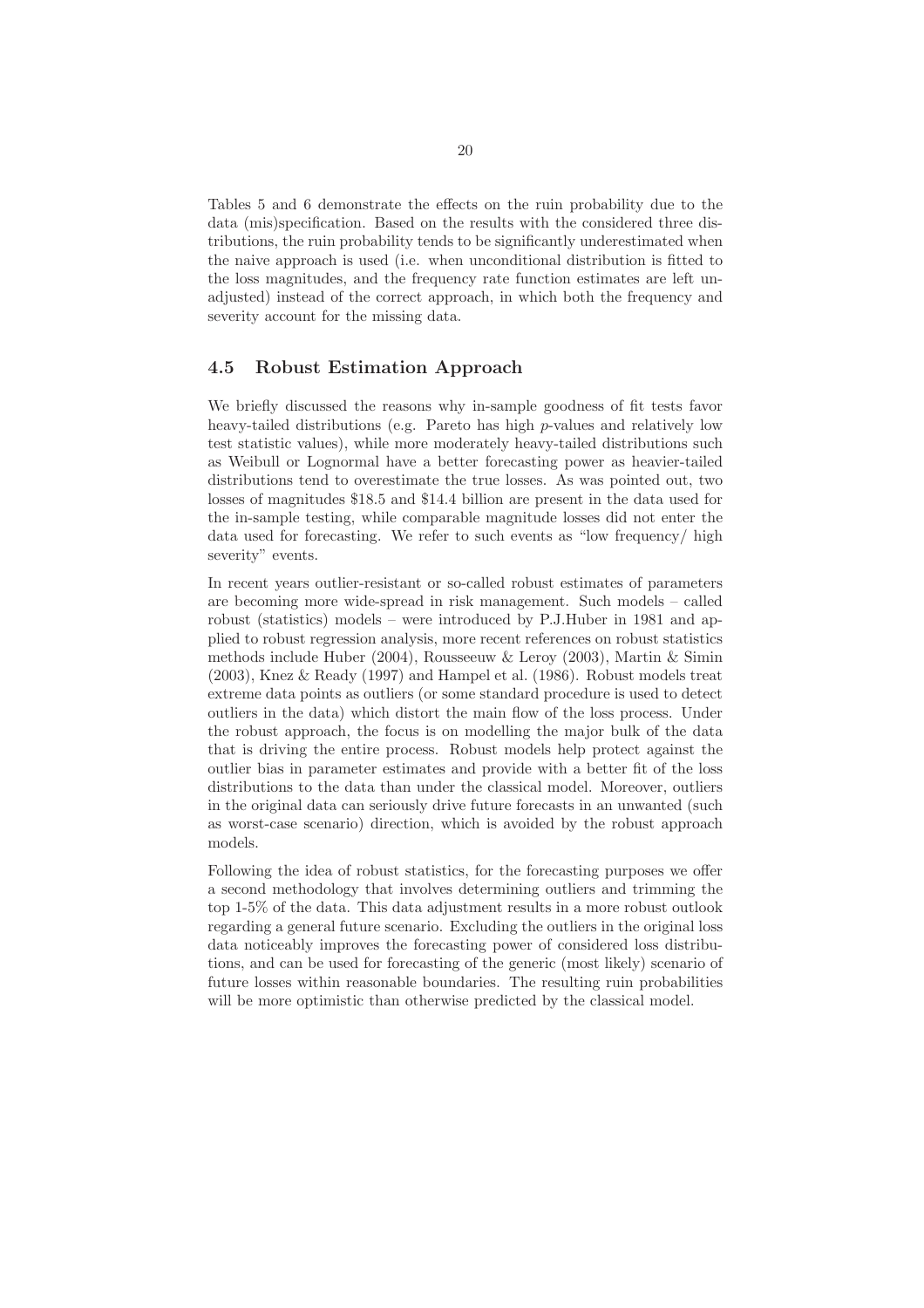|                    | $\gamma, F(H), l$  | Unconditional          | Conditional            |
|--------------------|--------------------|------------------------|------------------------|
| Exponential        | β                  | $4.7177 \cdot 10^{-9}$ | $5.3486 \cdot 10^{-9}$ |
|                    | F(H)               | 11.13%                 | 12.52%                 |
|                    | L                  | $-4437.8$              | $-4411.9$              |
| Lognormal          | $\mu$              | 18.5210                | 17.7897                |
|                    | $\sigma$           | 1.0236                 | 1.4611                 |
|                    | F(H)               | 7.32%                  | 30.26%                 |
|                    | l                  | $-4391.9$              | $-4362.5$              |
| Gamma              | $\alpha$           | 0.8983                 | $1.6475 \cdot 10^{-6}$ |
|                    | $\beta$            | $4.2378 \cdot 10^{-9}$ | $1.8241 \cdot 10^{-9}$ |
|                    | F(H)               | 13.18%                 | $\approx$ 100%         |
|                    | l                  | $-3829.7$              | $-3798.6$              |
| Weibull            | $\overline{\beta}$ | $7.8535 \cdot 10^{-8}$ | $0.8615 \cdot 10^{-3}$ |
|                    | $\tau$             | 0.8579                 | 0.4121                 |
|                    | F(H)               | 16.01%                 | 61.84%                 |
|                    | l                  | $-4431.8$              | $-4363.1$              |
| Pareto (GPD)       | $\xi$              | $-0.3717$              | $-0.6655$              |
|                    | $\beta$            | $1.3220 \cdot 10^8$    | $0.6083 \cdot 10^8$    |
|                    | F(H)               | 16.70%                 | 30.46%                 |
|                    | L                  | $-4415.7$              | $-4362.8$              |
| Burr               | $\alpha$           | 0.2022                 | 0.2046                 |
|                    | $\beta$            | $6.6114 \cdot 10^{33}$ | $0.1774 \cdot 10^{33}$ |
|                    | $\tau$             | 4.4573                 | 4.2746                 |
|                    | F(H)               | 2.66%                  | 4.25%                  |
|                    | l                  | $-4374.7$              | $-4376.9$              |
| $log-\alphaStable$ | $\alpha$           | 1.4822                 | 1.7796                 |
|                    | $\beta$            | $\mathbf{1}$           | $-1$                   |
|                    | $\sigma$           | 0.5681                 | 1.2292                 |
|                    | $\mu$              | 18.7586                | 17.1497                |
|                    | F(H)               | $0.09\%$               | 51.09%                 |
|                    | l                  | $-382.5$               | $-291.8$               |

Table 7: Estimated parameters,  $F(H)$  and log-likelihood values of the fitted distribution to the trimmed PCS data. For log-αStable, l are based on logdata.

In the context of this paper, the pitfall of using only the classical approach, that makes use of the entire data set, is that it leads to an upward bias in the forecasted losses and overly conservative estimates of the ruin probabilities – both phenomena observed in this paper's empirical study. The adjustments the insurers would have to incorporate into their policies (such as raising the safety loading factor  $\theta$ ) on the basis of such estimates may not be reasonable for the practical purposes. Practitioners are more likely to be searching for a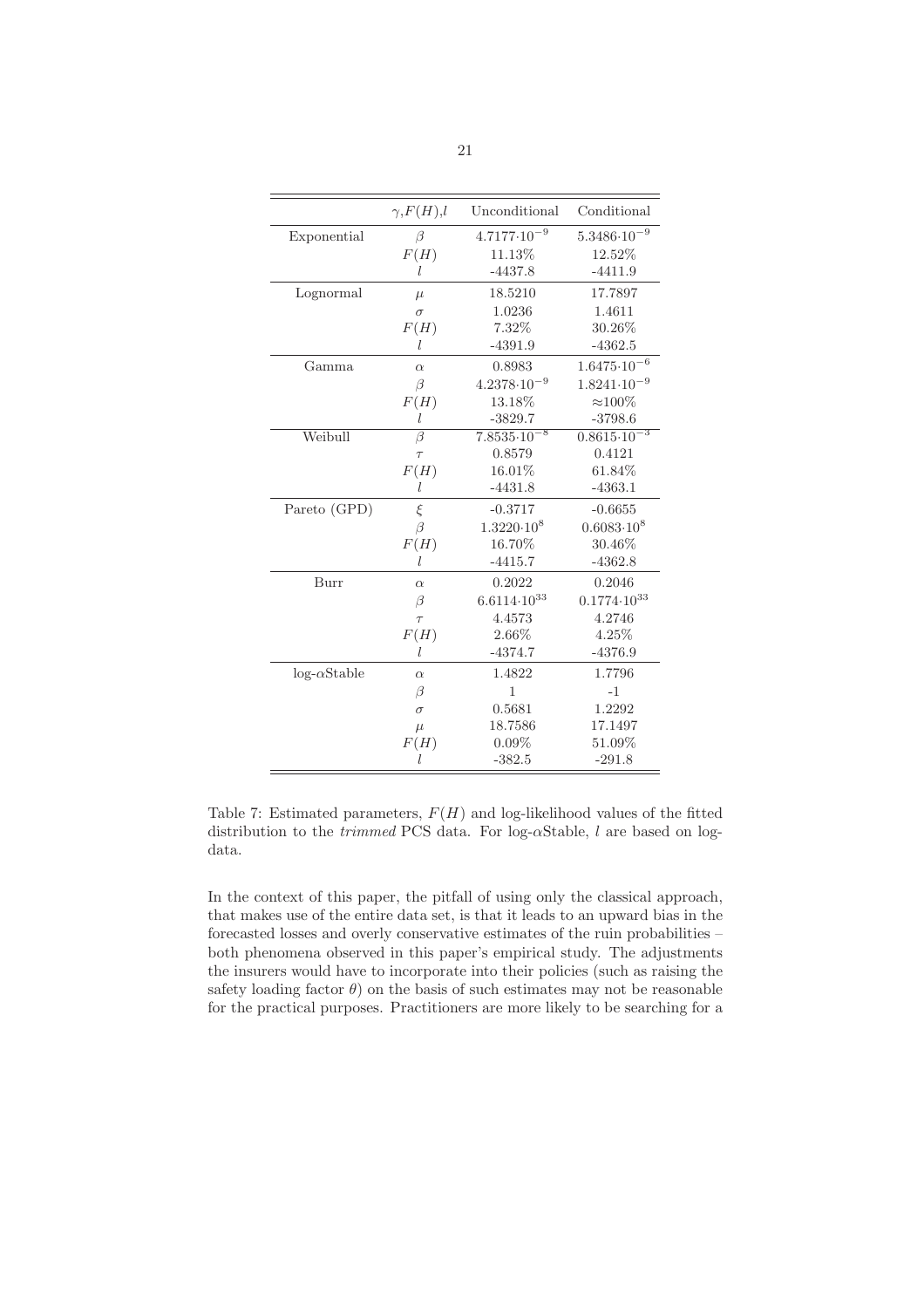| Unconditional  |          |          |          |                    | Conditional |          |              |
|----------------|----------|----------|----------|--------------------|-------------|----------|--------------|
| $\overline{D}$ | V        | $A^2$    | $W^2$    | D                  | V           | $A^2$    | ${\cal W}^2$ |
|                |          |          |          | Exponential        |             |          |              |
| 2.8508         | 4.5958   | 13.5090  | 2.6223   | 3.3324             | 4.0820      | 23.2179  | 4.3263       |
| [<0.005]       | [<0.005] | [<0.005] | [<0.005] | [<0.005]           | [<0.005]    | [<0.005] | [<0.005]     |
| Lognormal      |          |          |          |                    |             |          |              |
| 1.3512         | 2.5616   | 3.7007   | 0.5581   | 0.5693             | 0.9528      | 0.4288   | 0.0502       |
| [<0.005]       | [<0.005] | [<0.005] | [<0.005] | [0.545]            | [0.685]     | [0.334]  | [0.460]      |
| Weibull        |          |          |          |                    |             |          |              |
| 2.4880         | 4.5218   | 9.6317   | 1.5862   | 0.6615             | 1.1256      | 0.7045   | 0.0906       |
| [<0.005]       | [<0.005] | [<0.005] | [<0.005] | [0.334]            | [0.433]     | [0.102]  | [0.145]      |
|                |          |          |          | Pareto (GPD)       |             |          |              |
| 2.6100         | 3.8319   | 7.0758   | 0.9959   | 0.4696             | 0.9133      | 0.3363   | 0.0331       |
| [<0.005]       | [<0.005] | [<0.005] | [<0.005] | [0.831]            | [0.766]     | [0.529]  | [0.751]      |
|                |          |          |          | Burr               |             |          |              |
| 0.8914         | 1.3929   | 1.0414   | 0.1600   | 0.4799             | 0.9472      | 0.3972   | 0.0466       |
| [0.043]        | [0.058]  | [0.005]  | [0.010]  | [0.757]            | [0.607]     | [0.274]  | [0.399]      |
|                |          |          |          | $log-\alphaStable$ |             |          |              |
| 4.2920         | 4.3149   | 65.8189  | 8.5308   | 1.3800             | 1.4265      | 4.4837   | 0.7335       |
| [0.587]        | [0.603]  | [0.459]  | [0.549]  | [0.730]            | [0.753]     | [0.699]  | [0.711]      |

Table 8: Results of the in-sample goodness-of-fit tests for the trimmed data. p-values in square brackets were obtained via 1,000 Monte Carlo simulations.

stable model that would capture the mainstream tendency of the loss process.

We emphasize, however, that we are not recommending the use of only one of the two approaches – classical or robust – instead of the other. Rather, in the presence of outliers, we encourage the use of both models for the analysis, and use the robust model as the complement to the classical.<sup>3</sup>

Here we exclude the top  $1\%$  of the data, which corresponds to the two highest losses described earlier as outliers. We reproduce Tables 1, 3, 4, 5 and 6, and Figures 3 and 4, now for the trimmed data. They are presented respectively in Tables 7, 8, 9, 10 and 11, and Figures 5 and 6. We would like to briefly comment on the results.

Table 8 provides in-sample goodness of fit results. Under the conditional ap-

<sup>&</sup>lt;sup>3</sup>We wish to stress that the reason for trimming the top several percent of the data is independent from the consideration that, since the highest claims are transferred to the reinsurers, they need to be taken out from the insurers' database. This transfer of risk from the insurers to the reinsurers is not treated in this paper.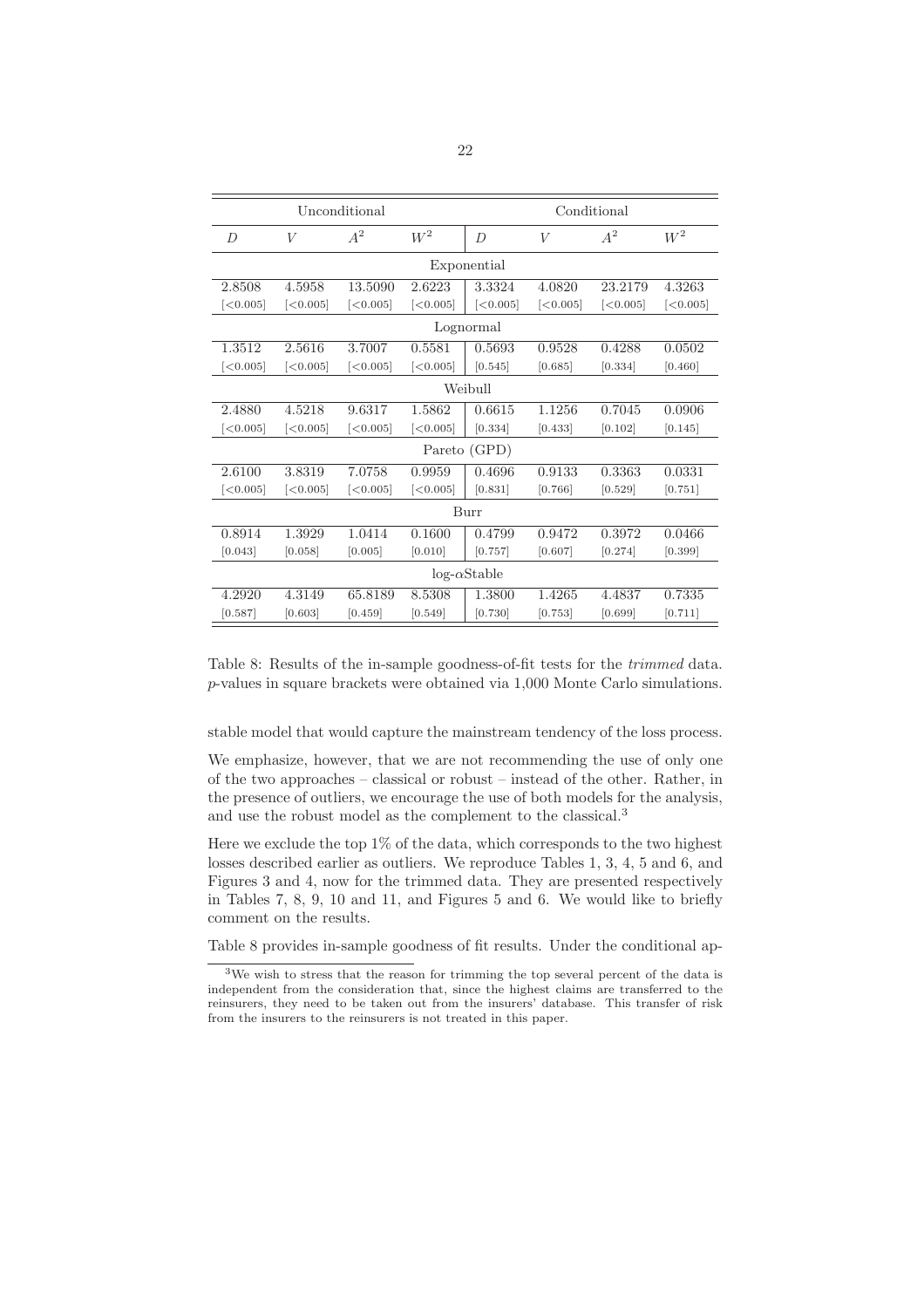|                    | <b>MSE</b>             | MAE                    |
|--------------------|------------------------|------------------------|
| Lognormal          | $2.6103 \cdot 10^{18}$ | $1.0635 \cdot 10^9$    |
| Weibull            | $2.0225 \cdot 10^{18}$ | $1.0135 \cdot 10^9$    |
| Pareto (GPD)       | $2.3701 \cdot 10^{19}$ | $1.2851 \cdot 10^9$    |
| Burr               | $5.9534 \cdot 10^{23}$ | $1.0456 \cdot 10^{10}$ |
| $log-\alphaStable$ | $2.6091 \cdot 10^{18}$ | $1.0701 \cdot 10^9$    |

Table 9: Estimates for the average MSE and MAE of forecasted aggregated losses above \$25 million, obtained via 10,000 Monte Carlo simulations, for the trimmed data.

proach, even after excluding the two highest points, the Pareto model results in the lowest distance statistics and highest  $p$ -values. Also for the heavytailed log- $\alpha$ Stable *p*-values are quite high, followed by Burr and Lognormal, which contrary to the former also give good results for the test statistics. The fit of the Weibull distribution is not so good while the results for the Exponential remain very poor for the trimmed data. Another main observation is that the forecasts for all distributions show clearly lower MSEs and MAEs for all distributions (Table 9). While the Weibull distribution provides the best forecasts in terms of the MSE and MAE, the log- $\alpha$ Stable and Lognormal give only slightly worse results. Like in the case of the original data the forecasts of the Burr distribution are very conservative and give the highest MSE and MAE error. As regards the finite time ruin probabilities, the figures are much lower than under the classical model with untrimmed data, even in the "conditional" case (we note that the gap between the figures under unconditional and conditional models is remarkably big), because the robust methods put more probability to the medium and small size losses and thus increase the probabilities of ruin resulting from them (Table 10 and 11).

Overall, evidence confirms the classical model result that the Lognormal assumption can be considered as plausible providing both an acceptable insample and good out-of-sample results. For the trimmed data, however also the log- $\alpha$ Stable provides good results for both criteria. The Pareto model provides the best in-sample fit but higher forecast errors than Lognormal and  $log-<sub>\alpha</sub>Stable while Weibull is convincing in terms of forecast MSE and$ MAE but doesn't provide good in-sample results.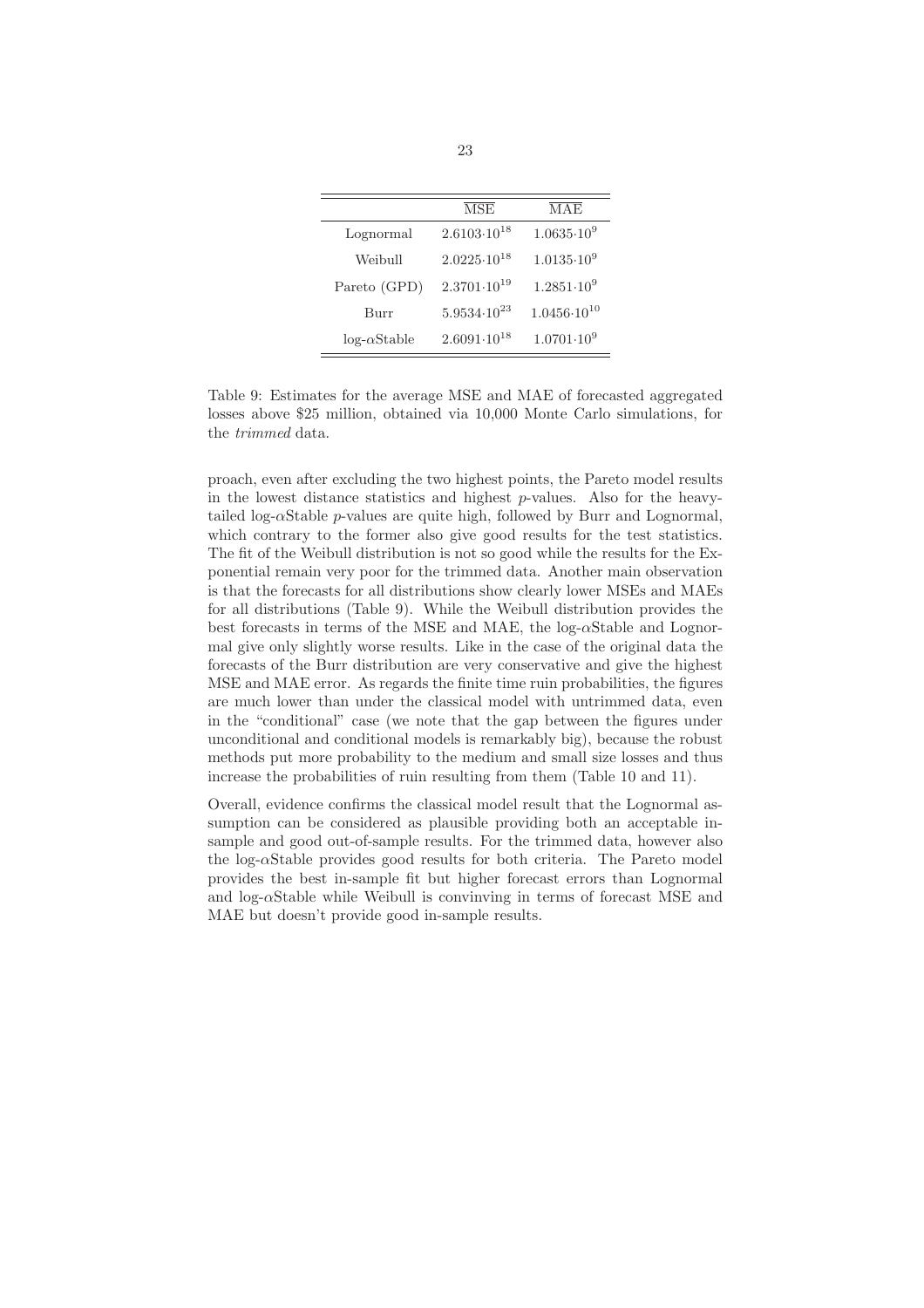

Figure 5: The 25th and 75th quantiles for conditional (dashed blue) forecasted cumulative losses and corresponding bootstrap quantiles for realized losses (solid red), for the *trimmed* data: Lognormal (top left), Weibull (top right), Generalized Pareto (mid left), Burr (mid right), and log-αStable (bottom).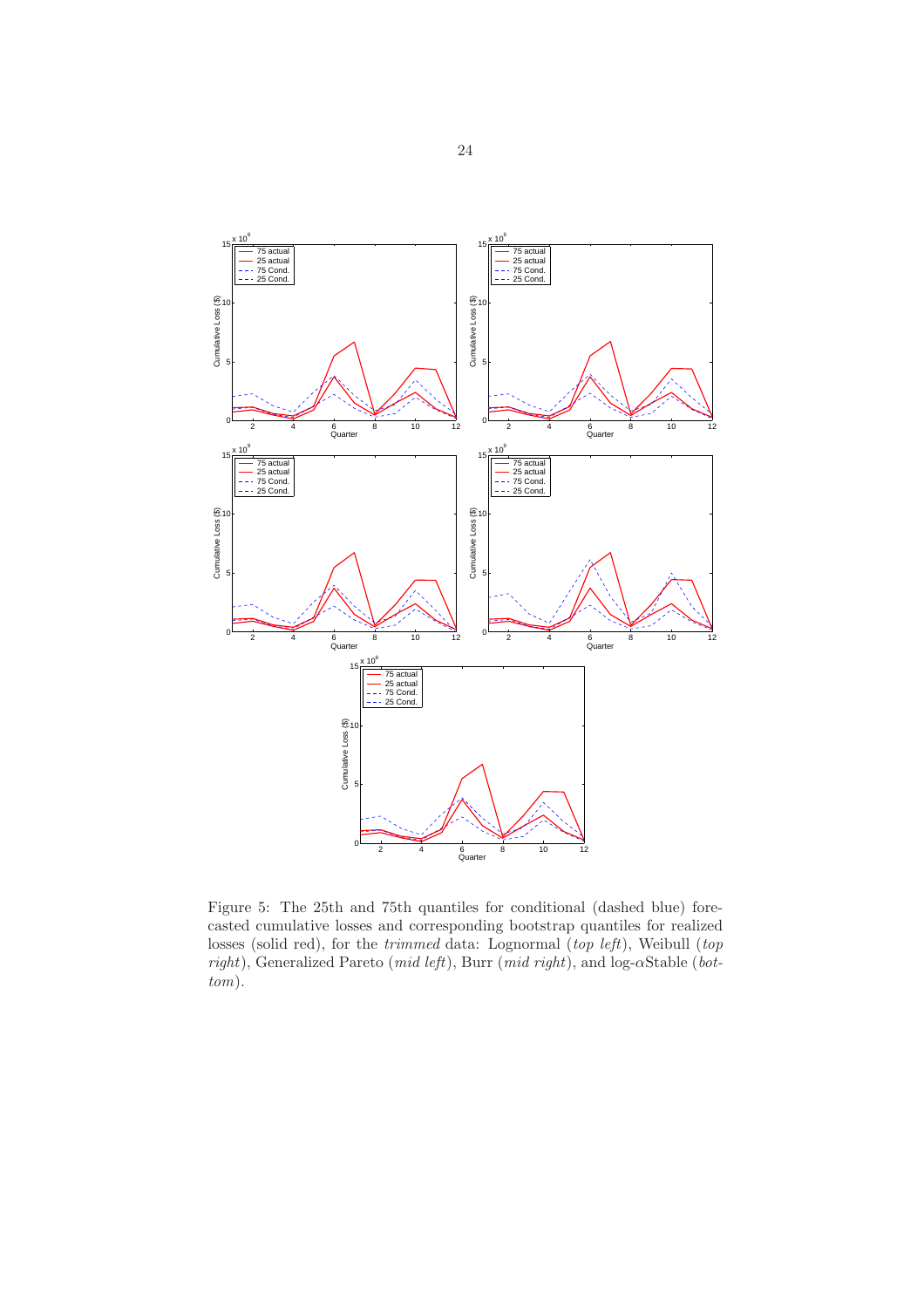

Figure 6: 95% confidence intervals for conditional (dashed blue) forecasted cumulative losses and corresponding 95% bootstrap confidence intervals for realized losses (solid red), for the *trimmed* data: Lognormal (top left), Weibull (top right), Generalized Pareto (mid left), Burr (mid right), and log-αStable (bottom).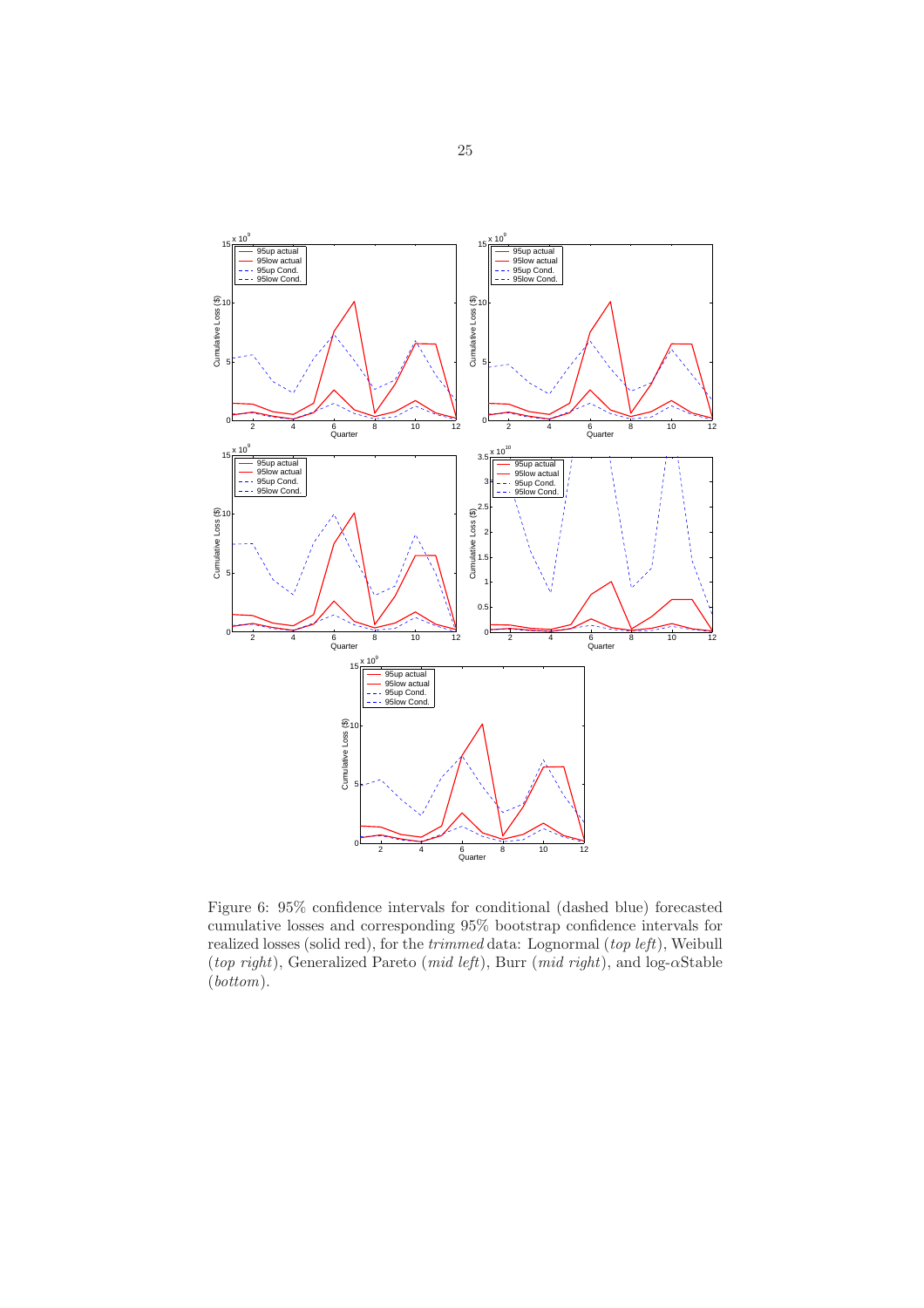|              | Unconditional | Conditional | Increase<br>$\left(\text{appr. }\#\text{ times}\right)$ |
|--------------|---------------|-------------|---------------------------------------------------------|
| Lognormal    | 0.00077       | 0.03040     | 39.5                                                    |
|              | [0.00035]     | [0.00223]   |                                                         |
| Weibull      | 0.00004       | 0.00702     | 175.5                                                   |
|              | [0.00007]     | [0.00082]   |                                                         |
| Pareto (GPD) | 0.01487       | 0.10434     | 7                                                       |
|              | [0.00095]     | [0.00281]   |                                                         |

Table 10: 5-year ruin probability estimates and the degree of increase for  $u =$ \$10 billion and  $\theta = 30\%$ , based on  $10 \times 10,000$  Monte Carlo simulations, for the trimmed data. The standard errors are indicated in the square brackets.

|              | Unconditional | Conditional | Increase<br>(appr. $\#$ times) |
|--------------|---------------|-------------|--------------------------------|
| Lognormal    | 0.00103       | 0.03719     | 36                             |
|              | [0.00092]     | [0.00205]   |                                |
| Weibull      | 0.00006       | 0.00835     | 139                            |
|              | [0.00010]     | [0.00087]   |                                |
| Pareto (GPD) | 0.01911       | 0.14079     |                                |
|              | [0.00132]     | [0.00337]   |                                |

Table 11: 10-year ruin probability estimates and the degree of increase for  $u =$ \$10 billion and  $\theta = 30\%$ , based on 10×10,000 Monte Carlo simulations, for the trimmed data. The standard errors are indicated in the square brackets.

## 5 Conclusions

This paper focused on analyzing the effects of data misspecification, under which the loss data available from a loss database is truncated from below at a predetermined threshold level. Such thresholds are often ignored in practice. We examined the consequences on the estimates of the ruin probabilities and the choice of claim size distribution for the catastrophic claims model. The theoretical study proposed a practical solution to the problem and suggested that using truncated (conditional) distributions instead of regular (unconditional) distributions provides for more accurate distributional parameters. In-sample goodness-of-fit tests confirmed that fitting a wrong distribution results in an unacceptable fit and the rejection of the null hypothesis that the data is drawn from a hypothesized family of distributions.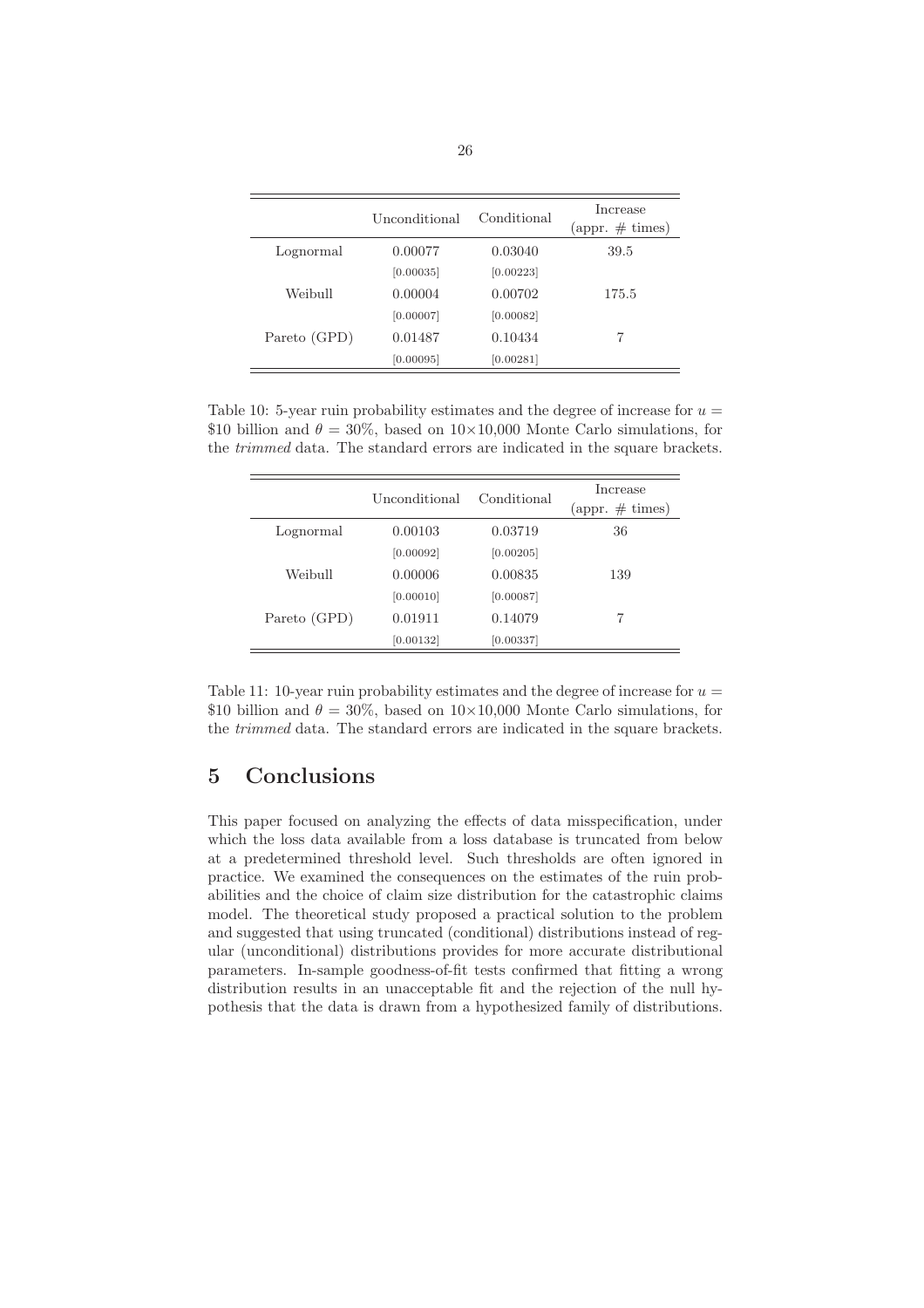Fitting truncated distributions and using a correct testing procedure, considerably improved the goodness-of-fit. The truncated Lognormal distribution showed a good fit – both in-sample and out-of-sample (forecasting). Pareto, Burr and log- $\alpha$ Stable showed a good in-sample fit but a poor forecasting power. The Weibull distribution provided good forecasting results but the in-sample fit of the distribution was rather poor. Overall, Lognormal was concluded to be superior on the basis of the in-sample and out-of-sample goodness of fit testing procedures.

A methodology for performing necessary adjustments to the frequency parameter of the loss events was also proposed. It was demonstrated that given the estimated fraction of missing data, the true total number of claims is significantly underestimated, if the missing data is left unaccounted for. The paper then argued and provided empirical evidence that the finite-time ruin probabilities are always seriously underestimated under the model misspecification, i.e. when unconditional distributions are wrongly used. For the several considered distributions, the true ruin probability is up to 20 times higher for 5 and 10 years, than what one would obtain using a wrong model. This has a variety of serious implications for the insurance purposes, and can be of high interest for both insurers and reinsurers. As a counter measure, for a more solid protection against the risk of ruin, they might need to consider increasing the safety loading parameter  $\theta$ .

This paper finally advocates the use of the "robust" approach, as a complement to the classical approach, under which top 1% of the loss data was treated as outliers and was excluded from the database, and all model parameters were reestimated. Such models are more pertinent to the mainstream loss events and possess an advantage of a more credible forecasting capacity. The use of the robust methodology improved remarkably the forecasts. It also improved the fit of the log- $\alpha$ Stable distribution (making it roughly the second-best candidate), and confirmed the good results of the Lognormal law.

## Acknowledgements

We are thankful to S. Stoyanov of the FinAnalytica Inc. for partial computational assistance.

## References

Bee, M. (2005), On maximum likelihood estimation of operational loss distributions, Technical Report 3, University of Trento.

Bierbrauer, M., Trück, S. & Weron, R. (2004), 'Modeling electricity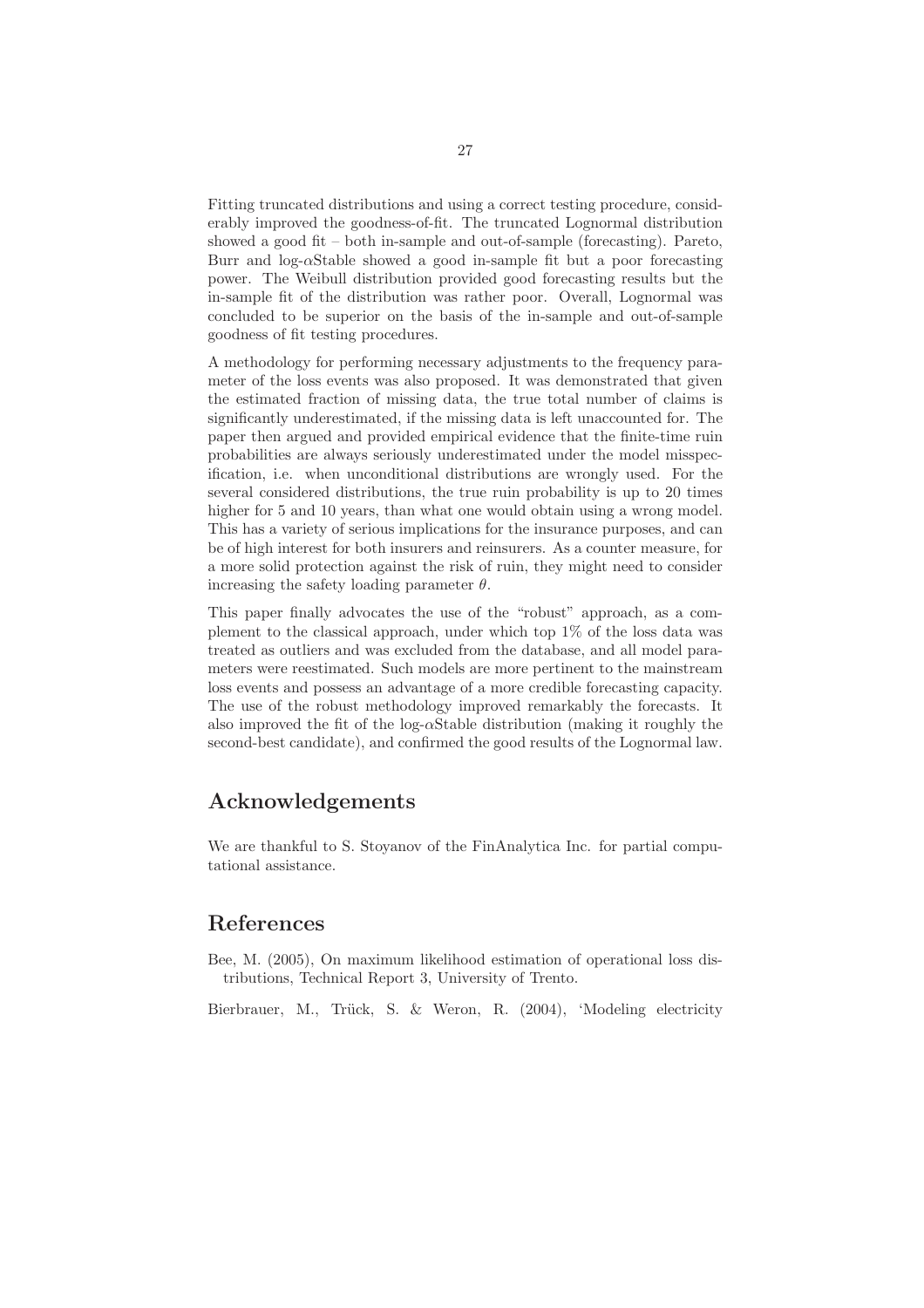prices with regime switching models', Lecture Notes in Computer Science 3039, 859–867.

- Burnecki, K., Härdle, W. & Weron, R. (2004), An introduction to simulation of risk processes, in J. Teugels & B. Sundt, eds, 'Encyclopedia of Actuarial Science', Wiley, Chichester.
- Burnecki, K., Kukla, G. & Weron, R. (2000), 'Property insurance loss distributions', Physica A 287, 269–278.
- Burnecki, K., Misiorek, A. & Weron, R. (2005), Loss distributions, in P. Cizek, W. Härdle & R. Weron, eds, 'Statistical Tools for Finance and Insurance', Springer, Berlin.
- Burnecki, K. & Weron, R. (2005), Modeling of the risk process, in P. Cizek, W. Härdle & R. Weron, eds, 'Statistical Tools for Finance and Insurance', Springer, Berlin.
- Chernobai, A., Menn, C., Trück, S. & Rachev, S. (2005a), 'A note on the estimation of the frequency and severity distribution of operational losses', Mathematical Scientist 30(2).
- Chernobai, A., Rachev, S. & Fabozzi, F. (2005b), Composite goodness-offit tests for left-truncated loss samples, Technical report, University of California Santa Barbara.
- Chernobai, A., Trück, S., Menn, C. & Rachev, S. (2005c), Estimation of operational Value-at-Risk with minimum collection thresholds, Technical report, University of California Santa Barbara.
- Dempster, A., Laird, N. & Rubin, D. (1977), 'Maximum likelihood from incomplete data via the em algorithm', Journal of the Royal Statistical Society, Series B (Methodological) 39(1), 1–38.
- Embrechts, P., Klüppelberg, C. & Mikosch, T. (1997), Modeling Extremal Events for Insurance and Finance, Springer-Verlag, Berlin.
- Figueiredo, M. A. T. & Nowak, R. D. (2003), 'An em algorithm for wavelet-based image restoration', IEEE Transactions on Image Process $inq \mathbf{12}(8), 906 - 916.$
- Grandell, J. (1991), Aspects of Risk Theory, Springer-Verlag, New York.
- Hampel, F. R., Ronchetti, E. M., Rousseeuw, R. J. & Stahel, W. A. (1986), Robust Statistics: The Approach Based on Influence Functions, John Wiley & Sons.
- Huber, P. J. (2004), Robust Statistics, John Wiley & Sons, Hoboken.